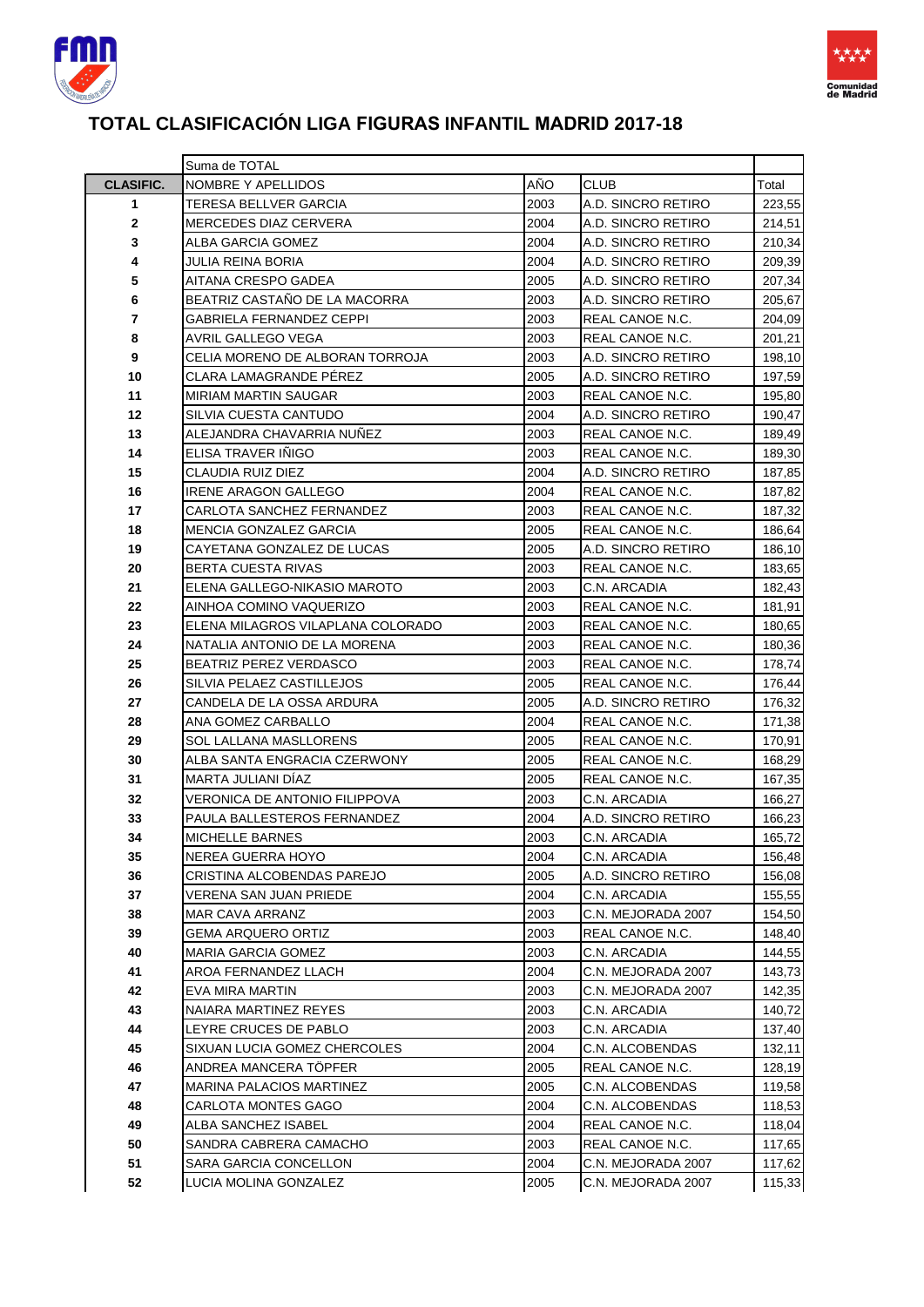| 53 | MARIA YUE LOPEZ ZARAGOZA         | 2004 | C.D. NATACION HISPAOCIO        | 109,77 |
|----|----------------------------------|------|--------------------------------|--------|
| 54 | EMILIA GOMEZ MOLINA              | 2003 | C.N. ALCOBENDAS                | 109,54 |
| 55 | MIRIAM DE LA IGLESIA ALONSO      | 2004 | C.N. ALCOBENDAS                | 108,11 |
| 56 | SOFIA PEREZ URIARTE              | 2005 | C.N. ALCOBENDAS                | 101,15 |
| 57 | <b>ANA PALACIOS MARTINEZ</b>     | 2004 | C.N. ALCOBENDAS                | 100,39 |
| 58 | <b>LUCIA SANTOS MIGUEL</b>       | 2003 | <b>C.D. NATACION HISPAOCIO</b> | 96,41  |
| 59 | <b>MARIA LARRABEITI MARTINEZ</b> | 2003 | <b>C.D. NATACION HISPAOCIO</b> | 95,52  |
| 60 | PAULA ARRANZ PEÑA                | 2005 | C.N. ALCOBENDAS                | 86,62  |
| 61 | ANDREA MEDRANO ROMERA            | 2004 | C.D. NATACION HISPAOCIO        | 83,31  |
| 62 | ANA SOFIA ROMO SANCHEZ           | 2003 | C.N. ALCOBENDAS                | 78,60  |
| 63 | CLAUDIA GIL DE ZUÑIGA CACERES    | 2003 | C.D. NATACION HISPAOCIO        | 76,99  |
| 64 | <b>CELIA MARTIN CAMPOS</b>       | 2004 | C.D. NATACION HISPAOCIO        | 76,08  |
| 65 | CLAUDIA SÁNCHEZ GARCIA           | 2003 | C.D. NATACION HISPAOCIO        | 75,76  |
| 66 | <b>LUCIA ALEGRE JIMENEZ</b>      | 2003 | <b>C.D. NATACION HISPAOCIO</b> | 74,31  |
| 67 | <b>SARA GARCIA OLANO</b>         | 2005 | C.D. NATACION HISPAOCIO        | 73,52  |
| 68 | <b>NOA MATEOS PEDRERO</b>        | 2005 | C.D. NATACION HISPAOCIO        | 70,19  |
| 69 | LUCIA HURTADO GONZALEZ           | 2004 | C.N. ALCOBENDAS                | 54,69  |
| 70 | LUCIA MERINO CAMARA              | 2005 | C.N. ALCOBENDAS                | 44,62  |
| 71 | <b>LUCIA MERIDA SANCHEZ</b>      | 2005 | C.N. MEJORADA 2007             | 35,75  |
| 72 | ARANZAZU RIVAS LOPESINO          | 2003 | C.D. NATACION HISPAOCIO        | 30,30  |
| 73 | ANIA CABEZAS TUNEZ               | 2003 | C.N. MEJORADA 2007             | 26,90  |
| 74 | SARA SAN MILLAN GARRIDO          | 2005 | C.N. ALCOBENDAS                | 26,69  |
| 75 | <b>ADRIANA MATE MEGINO</b>       | 2004 | C.N. ALCOBENDAS                | 25,34  |
| 76 | EVA GARCIA KOVALENKO             | 2003 | <b>C.D. NATACION HISPAOCIO</b> | 0,00   |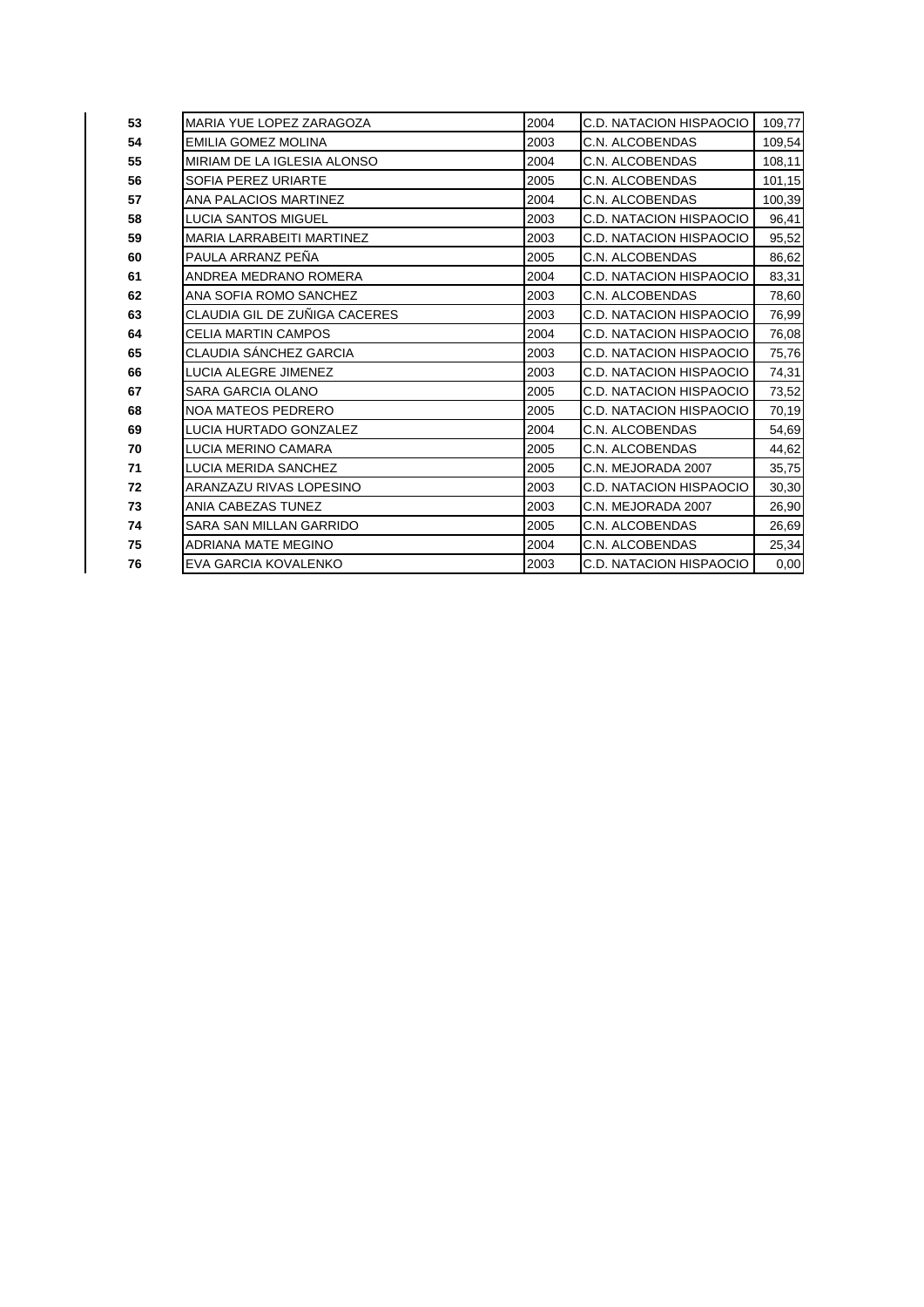





### **NATACIÓN SINCRONIZADA III LIGA DE FIGURAS ALEVIN-INFANTIL**

Piscina M-86

21/04/2018

| <b>CLASIF</b>  | <b>Nº LICENCIA</b> | <b>NOMBRE Y APELLIDOS</b>         | AÑO  | <b>CLUB</b>            | <b>TOTAL</b> |
|----------------|--------------------|-----------------------------------|------|------------------------|--------------|
| $\mathbf{1}$   | 51.179.584         | <b>GEMA ARQUERO ORTIZ</b>         | 2003 | REAL CANOE N.C.        | 77,137       |
| $\overline{2}$ | 5.998.933          | <b>TERESA BELLVER GARCIA</b>      | 2003 | A.D. SINCRO RETIRO     | 74,698       |
| 3              | 3.237.070          | MERCEDES DIAZ CERVERA             | 2004 | A.D. SINCRO RETIRO     | 74,568       |
| 4              | 6.017.509          | ALBA GARCIA GOMEZ                 | 2004 | A.D. SINCRO RETIRO     | 73,428       |
| 5              | 51.253.239         | AITANA CRESPO GADEA               | 2005 | A.D. SINCRO RETIRO     | 71,818       |
| 6              | 51.198.293         | <b>GABRIELA FERNANDEZ CEPPI</b>   | 2003 | REAL CANOE N.C.        | 70,944       |
| $\overline{7}$ | 2.739.773          | <b>JULIA REINA BORIA</b>          | 2004 | A.D. SINCRO RETIRO     | 70,579       |
| 8              | 1.941.351          | BEATRIZ CASTAÑO DE LA MACORRA     | 2003 | A.D. SINCRO RETIRO     | 69,649       |
| 9              | 53.852.120         | CELIA MORENO DE ALBORAN TORROJA   | 2003 | A.D. SINCRO RETIRO     | 68,730       |
| 10             | 3.235.086          | CLARA LAMAGRANDE PEREZ            | 2005 | A.D. SINCRO RETIRO     | 68,116       |
| 11             | 5.469.830          | MIRIAM MARTIN SAUGAR              | 2003 | REAL CANOE N.C.        | 68,000       |
| 12             | 47.471.546         | AVRIL GALLEGO VEGA                | 2003 | REAL CANOE N.C.        | 67,340       |
| 13             | 2.751.938          | ALEJANDRA CHAVARRIA NUÑEZ         | 2003 | REAL CANOE N.C.        | 66,614       |
| 14             | 6.589.976          | SILVIA CUESTA CANTUDO             | 2004 | A.D. SINCRO RETIRO     | 66,298       |
| 15             | 6.603.357          | CLAUDIA RUIZ DIEZ                 | 2004 | A.D. SINCRO RETIRO     | 64,274       |
| 16             | 6.649.379          | ELISA TRAVER IÑIGO                | 2003 | REAL CANOE N.C.        | 63,701       |
| 17             | 50.587.346         | CAYETANA GONZALEZ DE LUCAS        | 2005 | A.D. SINCRO RETIRO     | 63,453       |
| 18             | 2.767.483          | <b>IRENE ARAGON GALLEGO</b>       | 2004 | <b>REAL CANOE N.C.</b> | 63,133       |
| 19             | 6.032.577          | ELENA GALLEGO-NIKASIO MAROTO      | 2003 | C.N. ARCADIA           | 62,916       |
| 20             | 50.819.260         | CARLOTA SANCHEZ FERNANDEZ         | 2003 | REAL CANOE N.C.        | 62,688       |
| 21             | 51.159.114         | CRISTINA ALCOBENDAS PAREJO        | 2005 | A.D. SINCRO RETIRO     | 62,502       |
| 22             | 6.014.803          | MENCIA GONZALEZ GARCIA            | 2005 | REAL CANOE N.C.        | 62,102       |
| 23             | 5.444.549          | ELENA MILAGROS VILAPLANA COLORADO | 2003 | REAL CANOE N.C.        | 61,762       |
| 24             | 3.185.006          | BEATRIZ PEREZ VERDASCO            | 2003 | REAL CANOE N.C.        | 61,663       |
| 25             | 51.502.472         | AINHOA COMINO VAQUERIZO           | 2003 | REAL CANOE N.C.        | 61,400       |
| 26             | 5.452.812          | BERTA CUESTA RIVAS                | 2003 | REAL CANOE N.C.        | 60,975       |
| 27             | 50.361.915         | ANA GOMEZ CARBALLO                | 2004 | REAL CANOE N.C.        | 60,442       |
| 28             | 50.363.788         | SOL LALLANA MASLLORENS            | 2005 | REAL CANOE N.C.        | 60,439       |
| 29             | 48.161.329         | MARTA JULIANI DIAZ                | 2005 | REAL CANOE N.C.        | 60,245       |
| 30             | 5.977.106          | ALBA SANTA ENGRACIA CZERWONY      | 2005 | REAL CANOE N.C.        | 59,722       |
| 31             | 50.362.214         | CANDELA DE LA OSSA ARDURA         | 2005 | A.D. SINCRO RETIRO     | 59,042       |
| 32             | 2.580.717          | SILVIA PELAEZ CASTILLEJOS         | 2005 | REAL CANOE N.C.        | 58,607       |
| 33             | 2.743.840          | NATALIA ANTONIO DE LA MORENA      | 2003 | REAL CANOE N.C.        | 57,800       |
| 34             | 0X6746585          | <b>MICHELLE BARNES</b>            | 2003 | C.N. ARCADIA           | 56,709       |
| 35             | 2.893.150          | NEREA GUERRA HOYO                 | 2004 | C.N. ARCADIA           | 56,081       |
| 36             | 53.763.205         | VERONICA DE ANTONIO FILIPPOVA     | 2003 | C.N. ARCADIA           | 55,716       |
| 37             | 49.100.951         | <b>MARIA GARCIA GOMEZ</b>         | 2003 | C.N. ARCADIA           | 54,863       |
| 38             | 1.945.263          | MAR CAVA ARRANZ                   | 2003 | C.N. MEJORADA 2007     | 54,358       |
| 39             | 14.305.422         | <b>VERENA SAN JUAN PRIEDE</b>     | 2004 | C.N. ARCADIA           | 54,067       |
| 40             | 6.027.440          | ANDREA MANCERA TÖPFER             | 2005 | REAL CANOE N.C.        | 51,555       |
| 41             | 48.207.834         | NAIARA MARTINEZ REYES             | 2003 | C.N. ARCADIA           | 47,119       |
| 42             | 2.732.231          | PAULA BALLESTEROS FERNANDEZ       | 2004 | A.D. SINCRO RETIRO     | 47,045       |
| 43             | 2.869.945          | SOFIA PEREZ URIARTE               | 2005 | C.N. ALCOBENDAS        | 45,035       |
| 44             | 53.853.733         | SIXUAN LUCIA GOMEZ CHERCOLES      | 2004 | C.N. ALCOBENDAS        | 44,990       |
| 45             | 54.206.023         | MARINA PALACIOS MARTINEZ          | 2005 | C.N. ALCOBENDAS        | 43,572       |
| 46             | 53.037.562         | LEYRE CRUCES DE PABLO             | 2003 | C.N. ARCADIA           | 41,330       |
| 47             | 2.748.701          | CARLOTA MONTES GAGO               | 2004 | C.N. ALCOBENDAS        | 41,032       |
| 48             | 2.785.177          | AROA FERNANDEZ LLACH              | 2004 | C.N. MEJORADA 2007     | 40,541       |
| 49             | 51.498.033         | MIRIAM DE LA IGLESIA ALONSO       | 2004 | C.N. ALCOBENDAS        | 40,389       |
| 50             | 1.941.596          | EVA MIRA MARTIN                   | 2003 | C.N. MEJORADA 2007     | 39,649       |
| 51             | 54.206.022         | ANA PALACIOS MARTINEZ             | 2004 | C.N. ALCOBENDAS        | 36,368       |
| 52             | 5.655.158          | EMILIA GOMEZ MOLINA               | 2003 | C.N. ALCOBENDAS        | 35,501       |
| 53             | 5.967.077          | SARA GARCIA CONCELLON             | 2004 | C.N. MEJORADA 2007     | 34,825       |
| 54             | 5.964.053          | PAULA ARRANZ PEÑA                 | 2005 | C.N. ALCOBENDAS        | 34,470       |
| 55             | 2.742.485          | LUCIA MOLINA GONZALEZ             | 2005 | C.N. MEJORADA 2007     | 33,140       |



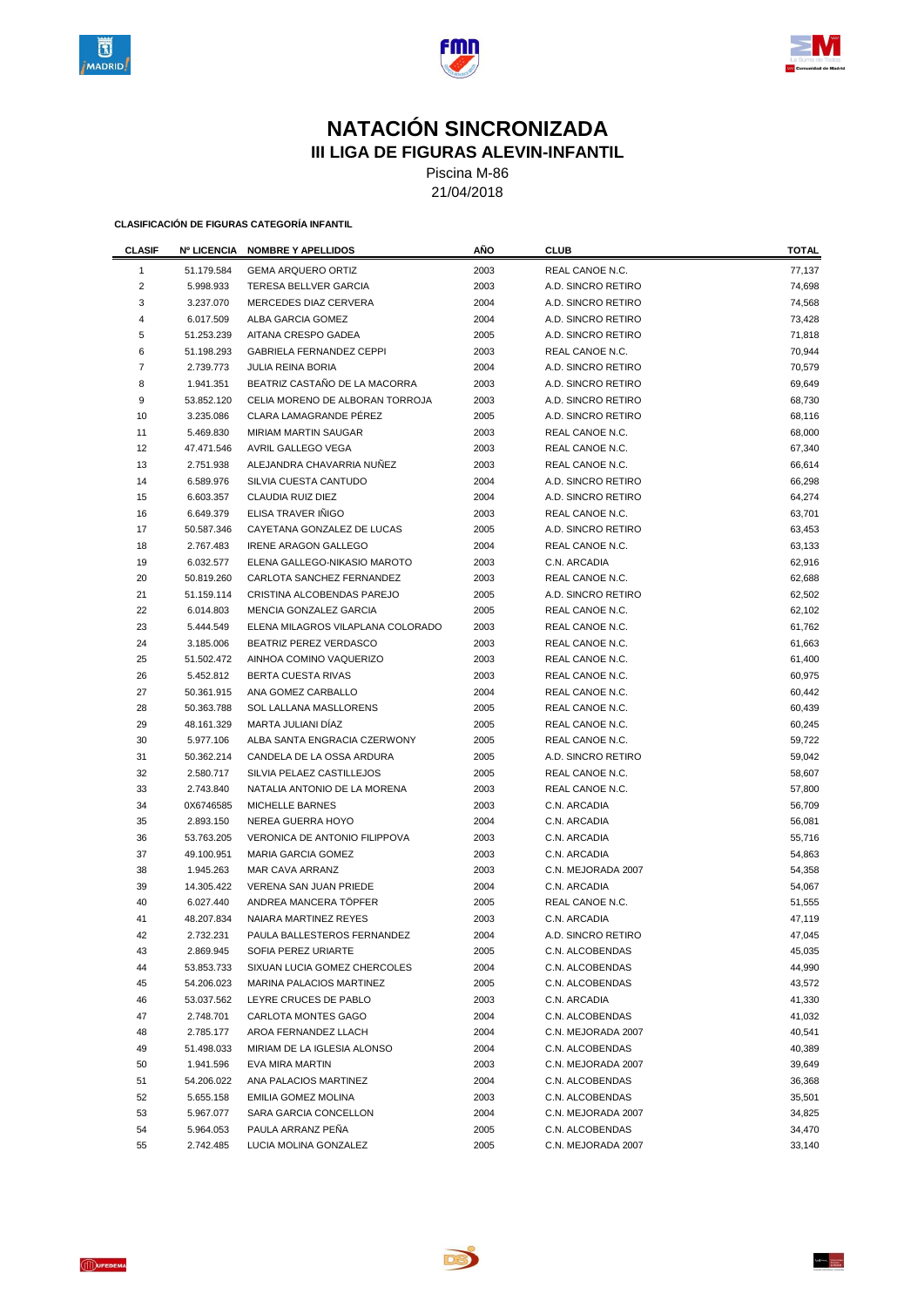





# **NATACIÓN SINCRONIZADA**

**III LIGA DE FIGURAS ALEVIN-INFANTIL**

Piscina M-86 21/04/2018

| <b>CLASIF</b>  | <b>Nº LICENCIA</b>                            |            | <b>NOMBRE Y APELLIDOS</b>       |            |                                 |            | AÑO              | <b>CLUB</b>    |                        |                                        |                  |                          | <b>TOTAL</b> |
|----------------|-----------------------------------------------|------------|---------------------------------|------------|---------------------------------|------------|------------------|----------------|------------------------|----------------------------------------|------------------|--------------------------|--------------|
| 1              | 51.179.584                                    |            | <b>GEMA ARQUERO ORTIZ</b>       |            |                                 |            | 2003             |                | REAL CANOE N.C.        |                                        |                  |                          | 77,137       |
|                | Fig. Nº 423<br>(2,2)                          | 7,3        | 8,0                             | 7,3        | 7,5                             | 7,6        | 16,427           | x 10/          | 9,5                    | $\equiv$                               | 17,291           |                          |              |
|                | Fig. Nº 143<br>(3,1)                          | 7,3        | 8,2                             | 8,0        | 8,2                             | 8,2        | 25,213           | x 10/          | 9,5                    | $\equiv$                               | 26,540           |                          |              |
|                | Fig. Nº 355f<br>(2,1)                         | 7,2        | 7,2                             | 7,4        | 7,3                             | 7,3        | 15,260           | x 10/          | 9,5                    | $\equiv$                               | 16,063           |                          |              |
|                | Fig. Nº 315<br>(2,1)                          | 7,9        | 8,0                             | 7,7        | 7,8                             | 7,5        | 16,380           | x 10/          | 9,5                    | $\equiv$                               | 17,242           |                          |              |
| $\overline{2}$ | 5.998.933                                     |            | TERESA BELLVER GARCIA           |            |                                 |            | 2003             |                | A.D. SINCRO RETIRO     |                                        |                  |                          | 74,698       |
|                | Fig. Nº 423<br>(2,2)                          | 7,4        | 7,9                             | 7,8        | 7,8                             | 7,5        | 16,940           | x 10/          | 9,5                    | $=$                                    | 17,832           | $\overline{\phantom{a}}$ |              |
|                | Fig. Nº 143<br>(3,1)                          | 6,9        | 7,7                             | 7,4        | 7,3                             | 7,3        | 22,733           | x 10/          | 9,5                    | $\qquad \qquad =$                      | 23,930           |                          |              |
|                | (2,1)<br>Fig. Nº 355f                         | 7,8        | 7,7                             | 8,0        | 7,8                             | 7,0        | 16,310           | x 10/          | 9,5                    | $\qquad \qquad =$                      | 17,168           |                          |              |
|                | Fig. Nº 315<br>$\left($<br>2,1)               | 7,2        | 7,5                             | 6,5        | 7,0                             | 7,2        | 14,980           | x 10/          | 9,5                    | $\equiv$                               | 15,768           | ÷,                       |              |
| 3              | 3.237.070                                     |            | MERCEDES DIAZ CERVERA           |            |                                 |            | 2004             |                | A.D. SINCRO RETIRO     |                                        |                  |                          | 74,568       |
|                | Fig. Nº 423<br>(2,2)                          | 7,7        | 7,8                             | 8,1        | 7,4                             | 8,1        | 17,307           | x 10/          | 9,5                    | $\qquad \qquad =$                      | 18,218           |                          |              |
|                | Fig. Nº 143<br>(3,1)                          | 7,0        | 7,5                             | 7,1        | 7,7                             | 7,4        | 22,733           | x 10/          | 9,5                    | $\qquad \qquad =$                      | 23,930           |                          |              |
|                | Fig. Nº 355f<br>(2,1)                         | 7,3        | 7,2                             | 7,8        | 7,2                             | 6,8        | 15,190           | x 10/          | 9,5                    | $\qquad \qquad =$                      | 15,989           |                          |              |
|                | Fig. Nº 315<br>(2,1)                          | 7,2        | 7,2                             | 7,6        | 7,5                             | 7,7        | 15,610           | x 10/          | 9,5                    | $\qquad \qquad =$                      | 16,432           |                          |              |
|                |                                               |            |                                 |            |                                 |            |                  |                |                        |                                        |                  |                          |              |
| 4              | 6.017.509                                     |            | ALBA GARCIA GOMEZ               |            |                                 |            | 2004             |                | A.D. SINCRO RETIRO     |                                        |                  |                          | 73,428       |
|                | Fig. Nº 423<br>(2,2)                          | 6,7        | 7,6                             | 7,6        | 7,4                             | 7,6        | 16,573           | x 10/          | 9,5                    | $\qquad \qquad =$                      | 17,446           | $\overline{\phantom{a}}$ |              |
|                | Fig. Nº 143<br>(3,1)                          | 7,1        | 7,2                             | 7,4        | 7,4                             | 7,4        | 22,733           | x 10/          | 9,5                    | $\qquad \qquad =$                      | 23,930           |                          |              |
|                | Fig. Nº 355f<br>(2,1)<br>Fig. Nº 315          | 6,8        | 7,4                             | 7,2<br>7,3 | 7,2<br>7,2                      | 6,7        | 14,840<br>15,610 | x 10/          | 9,5<br>9,5             | $\qquad \qquad =$<br>$\qquad \qquad =$ | 15,621<br>16,432 |                          |              |
|                | (2,1)                                         | 7,6        | 7,4                             |            |                                 | 7,8        |                  | x 10/          |                        |                                        |                  |                          |              |
| 5              | 51.253.239<br>Fig. Nº 423                     |            | AITANA CRESPO GADEA             |            |                                 |            | 2005             |                | A.D. SINCRO RETIRO     |                                        |                  |                          | 71,818       |
|                | (2,2)                                         | 6,4        | 7,3                             | 7,3        | 7,2                             | 7,3        | 15,987           | x 10/          | 9,5                    | $\qquad \qquad =$                      | 16,828           |                          |              |
|                | Fig. Nº 143<br>(3,1)                          | 7,2        | 7,4                             | 7,3        | 7,6                             | 7,2        | 22,630<br>14,910 | x 10/          | 9,5                    | $\qquad \qquad =$                      | 23,821<br>15,695 |                          |              |
|                | Fig. Nº 355f<br>(2,1)<br>Fig. Nº 315          | 7,1<br>7,0 | 7,1<br>7,0                      | 7,1<br>6,9 | 7,5<br>7,4                      | 6,8<br>7,0 | 14,700           | x 10/<br>x 10/ | 9,5<br>9,5             | $\qquad \qquad =$<br>$\qquad \qquad =$ | 15,474           |                          |              |
|                | (2,1)                                         |            |                                 |            |                                 |            |                  |                |                        |                                        |                  |                          |              |
| 6              | 51.198.293<br>Fig. $N^{\circ}$ 423<br>(2,2)   | 7,1        | GABRIELA FERNANDEZ CEPPI<br>6,8 | 7,0        | 7,0                             | 7,7        | 2003<br>15,473   | x 10/          | REAL CANOE N.C.<br>9,5 | $\quad \  \, =$                        | 16,288           | $\overline{\phantom{a}}$ | 70,944       |
|                | Fig. Nº 143<br>(3,1)                          | 7,2        | 7,0                             | 6,5        | 8,0                             | 7,8        | 22,733           | x 10/          | 9,5                    | $\qquad \qquad =$                      | 23,930           |                          |              |
|                | Fig. Nº 355f<br>(2,1)                         | 6,3        | 6,5                             | 6,3        | 6,0                             | 6,3        | 13,230           | x 10/          | 9,5                    | $\equiv$                               | 13,926           |                          |              |
|                | Fig. Nº 315<br>(2,1)                          | 7,2        | 7,6                             | 8,0        | 8,0                             | 6,8        | 15,960           | x 10/          | 9,5                    | $=$                                    | 16,800           |                          |              |
| $\overline{7}$ | 2.739.773                                     |            |                                 |            |                                 |            | 2004             |                |                        |                                        |                  |                          | 70,579       |
|                |                                               |            | JULIA REINA BORIA               |            |                                 |            |                  |                | A.D. SINCRO RETIRO     |                                        |                  |                          |              |
|                | Fig. Nº 423<br>(2,2)                          | 7,1        | 7,5                             | 7,2        | 7,0                             | 7,5        | 15,987           | x 10/          | 9,5                    | $\qquad \qquad =$                      | 16,828           |                          |              |
|                | Fig. Nº 143<br>(3,1)                          | 7,0        | 7,0                             | 7,0        | 7,3                             | 7,1        | 21,803<br>15,260 | x 10/          | 9,5                    | $\qquad \qquad =$<br>$=$               | 22,951<br>16,063 |                          |              |
|                | Fig. Nº 355f<br>(2,1)<br>Fig. Nº 315<br>(2,1) | 7,9<br>6,7 | 7,3<br>7,0                      | 7,0<br>6,0 | 7,0<br>6,8                      | 7,5<br>6,5 | 14,000           | x 10/<br>x 10/ | 9,5<br>9,5             | $\equiv$                               | 14,737           |                          |              |
|                |                                               |            |                                 |            |                                 |            |                  |                |                        |                                        |                  |                          |              |
| 8              | 1.941.351                                     |            |                                 |            | BEATRIZ CASTAÑO DE LA MACORRA   |            | 2003             |                | A.D. SINCRO RETIRO     |                                        |                  |                          | 69,649       |
|                | Fig. Nº 423<br>(2,2)                          | 7,0        | 7,0                             | 6,6        | 6,5                             | 6,8        | 14,960           | x 10/          | 9,5                    | $\equiv$                               | 15,747           |                          |              |
|                | Fig. Nº 143<br>(3,1)                          | 6,7        | 7,1                             | 6,7        | 7,4                             | 7,1        | 21,597           | x 10/          | 9,5                    | $\qquad \qquad =$                      | 22,733           |                          |              |
|                | Fig. Nº 355f (2,1)                            | 7,3        | 7,0                             | 7,3        | 8,0                             | 6,8        | 15,120<br>14,490 | x 10/          | 9,5                    |                                        | 15,916           |                          |              |
|                | Fig. Nº 315<br>(2,1)                          | 6,8        | 6,9                             | 6,8        | 7,0                             | 7,3        |                  | x 10/          | 9,5                    | $\qquad \qquad =$                      | 15,253           |                          |              |
| 9              | 53.852.120                                    |            |                                 |            | CELIA MORENO DE ALBORAN TORROJA |            | 2003             |                | A.D. SINCRO RETIRO     |                                        |                  |                          | 68,730       |
|                | Fig. Nº 423<br>(2,2)                          | 6,1        | 7,3                             | 7,4        | 7,2                             | 6,8        | 15,620           | x 10/          | 9,5                    | $=$                                    | 16,442           | $\overline{\phantom{a}}$ |              |
|                | Fig. Nº 143<br>(3,1)                          | 6,7        | 7,3                             | 6,8        | 7,0                             | 6,7        | 21,183           | x 10/          | 9,5                    | $=$                                    | 22,298           | $\overline{\phantom{a}}$ |              |
|                | Fig. Nº 355f<br>(2,1)                         | 6,6        | 6,8                             | 6,4        | 6,6                             | 6,8        | 14,000           | x 10/          | 9,5                    | $=$                                    | 14,737           |                          |              |
|                | Fig. Nº 315<br>(2,1)                          | 7,0        | 6,7                             | 7,0        | 7,2                             | 6,0        | 14,490           | x 10/          | 9,5                    | $\equiv$                               | 15,253           | ÷,                       |              |
| 10             | 3.235.086                                     |            | CLARA LAMAGRANDE PÉREZ          |            |                                 |            | 2005             |                | A.D. SINCRO RETIRO     |                                        |                  |                          | 68,116       |
|                | Fig. Nº 423<br>(2,2)                          | 6,8        | 7,0                             | 6,9        | 7,0                             | 7,2        | 15,327           | x 10/          | 9,5                    | $=$                                    | 16,133           |                          |              |
|                | Fig. Nº 143<br>(3,1)                          | 7,0        | 6,7                             | 7,2        | 7,4                             | 6,9        | 21,803           | x 10/          | 9,5                    | $\equiv$                               | 22,951           |                          |              |
|                | Fig. Nº 355f<br>(2,1)                         | 6,8        | 6,3                             | 6,5        | 6,8                             | 6,0        | 13,720           | x 10/          | 9,5                    | $=$                                    | 14,442           |                          |              |
|                | Fig. Nº 315<br>(2,1)                          | 6,8        | 6,5                             | 6,0        | 6,5                             | 7,3        | 13,860           | x 10/          | 9,5                    | $\!=$                                  | 14,589           |                          |              |
| 11             | 5.469.830                                     |            | MIRIAM MARTIN SAUGAR            |            |                                 |            | 2003             |                | REAL CANOE N.C.        |                                        |                  |                          | 68,000       |
|                | (2,2)<br>Fig. Nº 423                          | 6,4        | 6,7                             | 6,8        | 6,6                             | 6,6        | 14,593           | x 10/          | 9,5                    | $\equiv$                               | 15,361           | $\overline{\phantom{a}}$ |              |
|                | Fig. Nº 143<br>(3,1)                          | 7,0        | 7,7                             | 7,2        | 7,3                             | 6,9        | 22,217           | x 10/          | 9,5                    | $=$                                    | 23,386           | $\overline{\phantom{a}}$ |              |
|                | (2,1)<br>Fig. $N^{\circ}$ 355f                | 6,0        | 6,5                             | 7,3        | 7,0                             | 7,0        | 14,350           | x 10/          | 9,5                    | $\equiv$                               | 15,105           | $\overline{\phantom{a}}$ |              |
|                | Fig. Nº 315<br>2,1)                           | 5,9        | 6,4                             | 6,4        | 6,5                             | 6,4        | 13,440           | x 10/          | 9,5                    | $\quad \  \, =$                        | 14,147           |                          |              |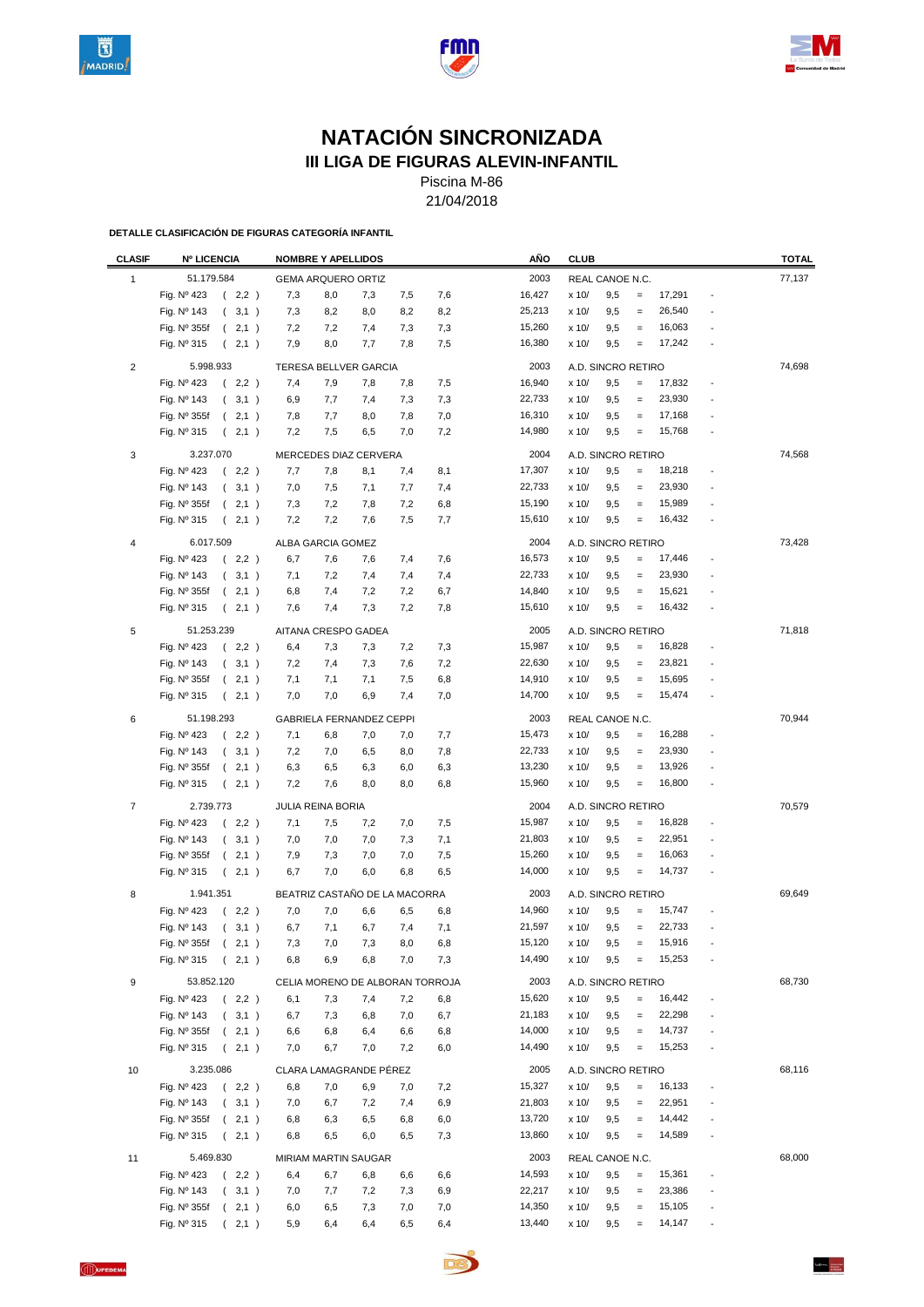





| <b>CLASIF</b> | <b>Nº LICENCIA</b>          |                        |     | <b>NOMBRE Y APELLIDOS</b>   |     |                              |                                   | AÑO    | <b>CLUB</b>    |                    |                   |        |                          | <b>TOTAL</b> |
|---------------|-----------------------------|------------------------|-----|-----------------------------|-----|------------------------------|-----------------------------------|--------|----------------|--------------------|-------------------|--------|--------------------------|--------------|
| 12            | 47.471.546                  |                        |     | AVRIL GALLEGO VEGA          |     |                              |                                   | 2003   |                | REAL CANOE N.C.    |                   |        |                          | 67,340       |
|               | Fig. Nº 423                 | (2,2)                  | 7,0 | 7,1                         | 7,1 | 6,8                          | 7,0                               | 15,473 | x 10/          | 9,5                | $\equiv$          | 16,288 |                          |              |
|               | Fig. Nº 143                 | (3,1)                  | 6,0 | 7,0                         | 6,6 | 6,4                          | 6,5                               | 20,150 | x 10/          | 9,5                | $\equiv$          | 21,211 |                          |              |
|               | Fig. Nº 355f                | (2,1)                  | 7,0 | 6,8                         | 6,8 | 6,5                          | 7,0                               | 14,420 | x 10/          | 9,5                | $\qquad \qquad =$ | 15,179 |                          |              |
|               | Fig. Nº 315                 | 2,1)<br>$\left($       | 6,1 | 6,5                         | 6,6 | 6,8                          | 7,2                               | 13,930 | x 10/          | 9,5                | $\equiv$          | 14,663 |                          |              |
|               |                             |                        |     |                             |     |                              |                                   |        |                |                    |                   |        |                          |              |
| 13            | 2.751.938                   |                        |     |                             |     | ALEJANDRA CHAVARRIA NUÑEZ    |                                   | 2003   |                | REAL CANOE N.C.    |                   |        |                          | 66,614       |
|               | Fig. Nº 423                 | (2,2)                  | 6,9 | 6,7                         | 6,5 | 6,3                          | 6,8                               | 14,667 | x 10/          | 9,5                | $\equiv$          | 15,439 |                          |              |
|               | Fig. Nº 143                 | (3,1)                  | 7,0 | 7,0                         | 7,1 | 6,8                          | 6,9                               | 21,597 | x 10/          | 9,5                | $\equiv$          | 22,733 |                          |              |
|               | Fig. Nº 355f                | (2,1)                  | 6,1 | 6,9                         | 6,0 | 6,5                          | 7,3                               | 13,650 | x 10/          | 9,5                | $\qquad \qquad =$ | 14,368 |                          |              |
|               | Fig. Nº 315                 | (2,1)                  | 5,7 | 6,4                         | 6,3 | 6,7                          | 6,4                               | 13,370 | x 10/          | 9,5                | $\equiv$          | 14,074 |                          |              |
| 14            | 6.589.976                   |                        |     | SILVIA CUESTA CANTUDO       |     |                              |                                   | 2004   |                | A.D. SINCRO RETIRO |                   |        |                          | 66,298       |
|               | Fig. Nº 423                 | (2,2)                  | 6,6 | 6,8                         | 6,8 | 6,5                          | 6,4                               | 14,593 | x 10/          | 9,5                | $\equiv$          | 15,361 |                          |              |
|               | Fig. Nº 143                 | (3,1)                  | 6,3 | 7,0                         | 6,8 | 6,6                          | 6,4                               | 20,460 | x 10/          | 9,5                | $\qquad \qquad =$ | 21,537 |                          |              |
|               | Fig. Nº 355f                | 2,1)<br>$\left($       | 6,7 | 6,5                         | 7,0 | 6,2                          | 6,0                               | 13,580 | x 10/          | 9,5                | $\qquad \qquad =$ | 14,295 |                          |              |
|               | Fig. Nº 315                 | (2,1)                  | 6,4 | 6,8                         | 7,2 | 6,9                          | 6,8                               | 14,350 | x 10/          | 9,5                | $\equiv$          | 15,105 |                          |              |
| 15            | 6.603.357                   |                        |     | CLAUDIA RUIZ DIEZ           |     |                              |                                   | 2004   |                | A.D. SINCRO RETIRO |                   |        |                          | 64,274       |
|               |                             |                        |     |                             |     |                              |                                   | 14,007 |                |                    |                   | 14,744 |                          |              |
|               | Fig. Nº 423                 | (2,2)                  | 6,4 | 6,6                         | 6,3 | 6,4                          | 6,2                               | 20,873 | x 10/          | 9,5                | $\equiv$          | 21,972 |                          |              |
|               | Fig. Nº 143                 | (3,1)                  | 6,8 | 6,7                         | 6,7 | 6,6                          | 6,8                               | 13,230 | x 10/          | 9,5                | $\qquad \qquad =$ | 13,926 |                          |              |
|               | Fig. Nº 355f<br>Fig. Nº 315 | (2,1)                  | 6,2 | 6,3<br>6,3                  | 6,4 | 6,4                          | 5,7<br>6,0                        | 12,950 | x 10/<br>x 10/ | 9,5<br>9,5         | $\qquad \qquad =$ | 13,632 |                          |              |
|               |                             | 2,1)<br>$\left($       | 6,0 |                             | 6,2 | 6,7                          |                                   |        |                |                    | $\qquad \qquad =$ |        |                          |              |
| 16            | 6.649.379                   |                        |     | ELISA TRAVER IÑIGO          |     |                              |                                   | 2003   |                | REAL CANOE N.C.    |                   |        |                          | 63,701       |
|               | Fig. Nº 423                 | (2,2)                  | 6,8 | 6,6                         | 6,4 | 6,5                          | 6,8                               | 14,593 | x 10/          | 9,5                | $\equiv$          | 15,361 |                          |              |
|               | Fig. Nº 143                 | (3,1)                  | 6,1 | 6,6                         | 5,9 | 6,6                          | 6,0                               | 19,323 | x 10/          | 9,5                | $\qquad \qquad =$ | 20,340 |                          |              |
|               | Fig. $N^{\circ}$ 355f       | (2,1)                  | 6,7 | 6,8                         | 6,7 | 6,2                          | 6,8                               | 14,140 | x 10/          | 9,5                | $\equiv$          | 14,884 |                          |              |
|               | Fig. Nº 315                 | (2,1)                  | 6,6 | 6,0                         | 6,0 | 5,8                          | 5,8                               | 12,460 | x 10/          | 9,5                | $\equiv$          | 13,116 |                          |              |
| 17            | 50.587.346                  |                        |     |                             |     | CAYETANA GONZALEZ DE LUCAS   |                                   | 2005   |                | A.D. SINCRO RETIRO |                   |        |                          | 63,453       |
|               | Fig. Nº 423                 | (2,2)                  | 6,9 | 6,8                         | 6,7 | 6,8                          | 6,7                               | 14,887 | x 10/          | 9,5                | $\equiv$          | 15,670 |                          |              |
|               | Fig. Nº 143                 | (3,1)                  | 6,3 | 6,3                         | 6,4 | 6,2                          | 6,5                               | 19,633 | x 10/          | 9,5                | $\qquad \qquad =$ | 20,667 |                          |              |
|               | Fig. Nº 355f                | (2,1)                  | 6,4 | 5,8                         | 5,9 | 6,0                          | 6,0                               | 12,530 | x 10/          | 9,5                | $\qquad \qquad =$ | 13,189 |                          |              |
|               | Fig. Nº 315                 | 2,1)<br>$\left($       | 6,3 | 6,4                         | 6,3 | 6,3                          | 6,3                               | 13,230 | x 10/          | 9,5                | $=$               | 13,926 |                          |              |
|               |                             |                        |     |                             |     |                              |                                   |        |                |                    |                   |        |                          |              |
| 18            | 2.767.483                   |                        |     | <b>IRENE ARAGON GALLEGO</b> |     |                              |                                   | 2004   |                | REAL CANOE N.C.    |                   |        |                          | 63,133       |
|               | Fig. Nº 423                 | (2,2)                  | 6,4 | 6,6                         | 5,9 | 6,0                          | 6,6                               | 13,933 | x 10/          | 9,5                | $\equiv$          | 14,667 |                          |              |
|               | Fig. Nº 143                 | (3,1)                  | 6,4 | 6,6                         | 6,8 | 6,6                          | 6,7                               | 20,563 | x 10/          | 9,5                | $\qquad \qquad =$ | 21,646 |                          |              |
|               | Fig. Nº 355f                | 2,1)<br>$\left($       | 6,0 | 6,1                         | 6,5 | 6,1                          | 6,4                               | 13,020 | x 10/          | 9,5                | $\equiv$          | 13,705 |                          |              |
|               | Fig. Nº 315                 | (2,1)                  | 4,7 | 6,0                         | 6,0 | 5,8                          | 6,0                               | 12,460 | x 10/          | 9,5                | $\qquad \qquad =$ | 13,116 |                          |              |
| 19            | 6.032.577                   |                        |     |                             |     | ELENA GALLEGO-NIKASIO MAROTO |                                   | 2003   |                | C.N. ARCADIA       |                   |        |                          | 62,916       |
|               | Fig. Nº 423                 | (2,2)                  | 6,3 | 6,5                         | 6,5 | 6,7                          | 6,7                               | 14,447 | x 10/          | 9,5                | $\qquad \qquad =$ | 15,207 |                          |              |
|               | Fig. Nº 143                 | (3,1)                  | 6,3 | 6,2                         | 6,3 | 6,5                          | 6,4                               | 19,633 | x 10/          | 9,5                | $\qquad \qquad =$ | 20,667 |                          |              |
|               | Fig. Nº 355f                | $\overline{ }$<br>2,1) | 6,9 | 6,0                         | 6,2 | 6,2                          | 6,5                               | 13,230 | x 10/          | $_{9,5}$           |                   | 13,926 |                          |              |
|               | Fig. Nº 315                 | (2,1)                  | 5,9 | 5,9                         | 6,0 | 5,8                          | 6,0                               | 12,460 | x 10/          | 9,5                | $\equiv$          | 13,116 |                          |              |
| 20            | 50.819.260                  |                        |     |                             |     | CARLOTA SANCHEZ FERNANDEZ    |                                   | 2003   |                | REAL CANOE N.C.    |                   |        |                          | 62,688       |
|               | Fig. Nº 423                 | (2,2)                  | 6,0 | 6,2                         | 6,4 | 6,3                          | 6,3                               | 13,787 | x 10/          | 9,5                | $\qquad \qquad =$ | 14,512 |                          |              |
|               | Fig. Nº 143                 | (3,1)                  | 6,7 | 7,0                         | 6,6 | 6,4                          | 6,4                               | 20,357 | x 10/          | 9,5                | $\equiv$          | 21,428 |                          |              |
|               | Fig. Nº 355f                | (2,1)                  | 5,5 | 6,1                         | 6,0 | 6,0                          | 6,0                               | 12,600 | x 10/          | 9,5                | $\qquad \qquad =$ | 13,263 |                          |              |
|               | Fig. Nº 315                 | (2,1)                  | 6,2 | 6,0                         | 6,2 | 6,1                          | 5,4                               | 12,810 | x 10/          | 9,5                | $\equiv$          | 13,484 |                          |              |
|               |                             |                        |     |                             |     |                              |                                   |        |                |                    |                   |        |                          |              |
| 21            | 51.159.114                  |                        |     |                             |     | CRISTINA ALCOBENDAS PAREJO   |                                   | 2005   |                | A.D. SINCRO RETIRO |                   |        |                          | 62,502       |
|               | Fig. Nº 423                 | (2,2)                  | 6,3 | 6,4                         | 5,9 | 6,2                          | 6,3                               | 13,787 | x 10/          | 9,5                | $=$               | 14,512 |                          |              |
|               | Fig. Nº 143                 | (3,1)                  | 6,8 | 6,7                         | 6,3 | 6,7                          | 6,4                               | 20,460 | x 10/          | 9,5                | $\qquad \qquad =$ | 21,537 |                          |              |
|               | Fig. $N^{\circ}$ 355f       | (2,1)                  | 6,0 | 5,8                         | 5,8 | 5,5                          | 6,0                               | 12,320 | x 10/          | 9,5                | $\equiv$          | 12,968 |                          |              |
|               | Fig. Nº 315                 | (2,1)                  | 6,3 | 6,2                         | 6,1 | 6,0                          | 6,0                               | 12,810 | x 10/          | 9,5                | $\equiv$          | 13,484 |                          |              |
| 22            | 6.014.803                   |                        |     | MENCIA GONZALEZ GARCIA      |     |                              |                                   | 2005   |                | REAL CANOE N.C.    |                   |        |                          | 62,102       |
|               | Fig. Nº 423                 | (2,2)                  | 6,6 | 6,9                         | 6,4 | 6,8                          | 6,3                               | 14,520 | x 10/          | 9,5                | $\equiv$          | 15,284 |                          |              |
|               | Fig. Nº 143                 | (3,1)                  | 5,8 | 6,0                         | 5,8 | 5,7                          | 5,2                               | 17,877 | x 10/          | 9,5                | $\equiv$          | 18,818 |                          |              |
|               | Fig. $N^{\circ}$ 355f       | (2,1)                  | 5,7 | 6,3                         | 6,0 | 6,2                          | 6,5                               | 12,950 | x 10/          | 9,5                | $\qquad \qquad =$ | 13,632 |                          |              |
|               | Fig. $N^{\circ}$ 315        | (2,1)                  | 6,6 | 6,2                         | 6,6 | 6,5                          | 6,4                               | 13,650 | x 10/          | 9,5                | $\equiv$          | 14,368 |                          |              |
|               |                             |                        |     |                             |     |                              |                                   |        |                |                    |                   |        |                          |              |
| 23            | 5.444.549                   |                        |     |                             |     |                              | ELENA MILAGROS VILAPLANA COLORADO | 2003   |                | REAL CANOE N.C.    |                   |        |                          | 61,762       |
|               | Fig. Nº 423                 | (2,2)                  | 6,2 | 6,5                         | 6,6 | 6,6                          | 6,8                               | 14,447 | x 10/          | 9,5                | $\equiv$          | 15,207 |                          |              |
|               | Fig. Nº 143                 | (3,1)                  | 6,4 | 6,8                         | 6,7 | 6,6                          | 6,3                               | 20,357 | x 10/          | 9,5                | $\equiv$          | 21,428 | $\overline{a}$           |              |
|               | Fig. $N^{\circ}$ 355f       | (2,1)                  | 4,8 | 5,7                         | 5,5 | 5,0                          | 5,7                               | 11,340 | x 10/          | 9,5                | $\qquad \qquad =$ | 11,937 |                          |              |
|               | Fig. Nº 315                 | (2,1)                  | 6,0 | 5,9                         | 5,8 | 6,0                          | 6,0                               | 12,530 | x 10/          | 9,5                | $\equiv$          | 13,189 | $\overline{\phantom{m}}$ |              |
| 24            | 3.185.006                   |                        |     | BEATRIZ PEREZ VERDASCO      |     |                              |                                   | 2003   |                | REAL CANOE N.C.    |                   |        |                          | 61,663       |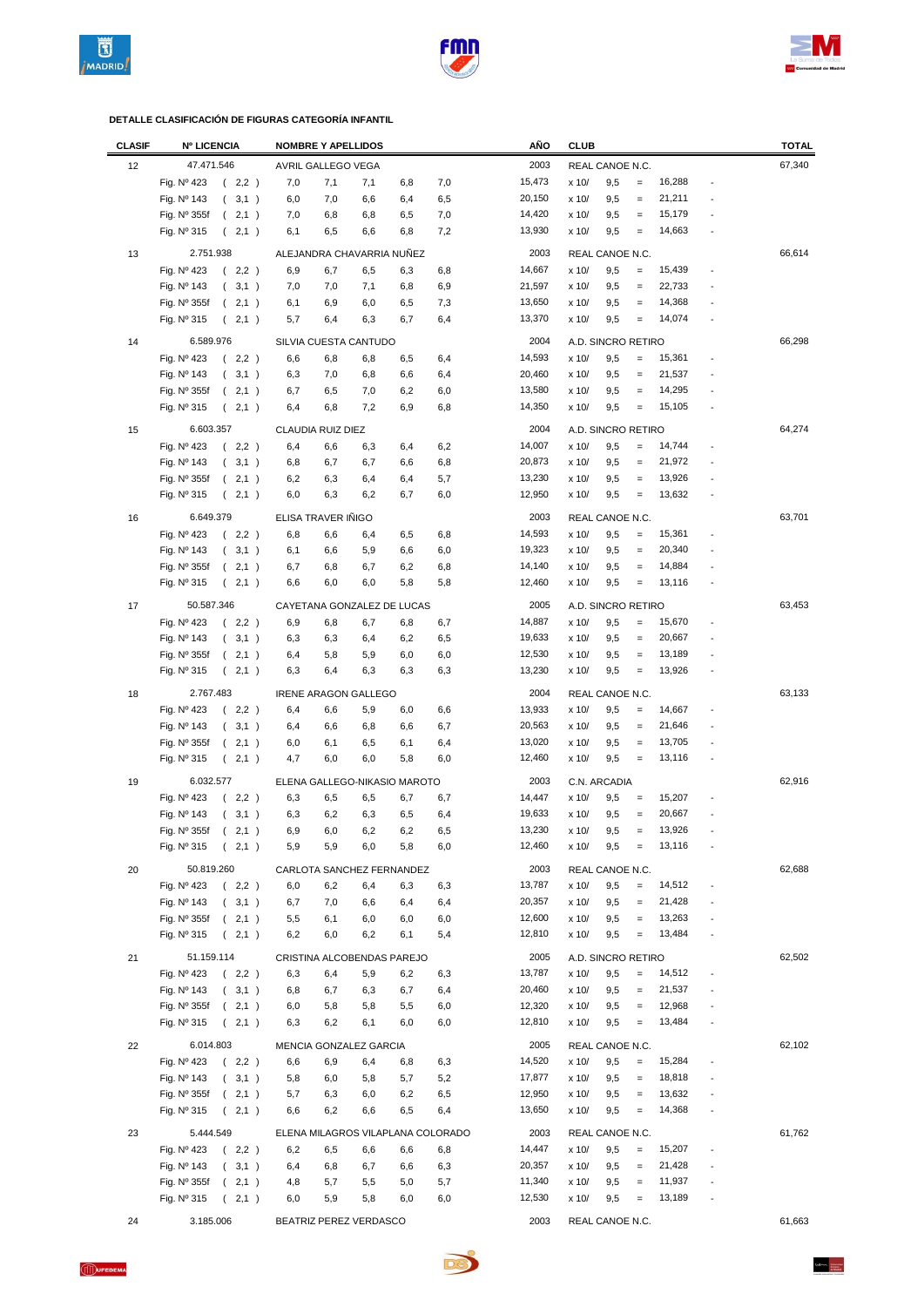





| <b>CLASIF</b> | <b>Nº LICENCIA</b>                       | <b>NOMBRE Y APELLIDOS</b>              | AÑO              | <b>CLUB</b>                                 | <b>TOTAL</b>             |
|---------------|------------------------------------------|----------------------------------------|------------------|---------------------------------------------|--------------------------|
|               | Fig. Nº 423<br>(2,2)                     | 6,0<br>6,3<br>6,2<br>6,2<br>6,2        | 13,640           | 14,358<br>x 10/<br>9,5<br>$\qquad \qquad =$ | $\overline{a}$           |
|               | Fig. Nº 143<br>(3,1)                     | 6,8<br>5,9<br>6,3<br>5,4<br>6,7        | 19,530           | 20,558<br>9,5<br>x 10/<br>$=$               |                          |
|               | Fig. Nº 355f<br>(2,1)                    | 6,2<br>6,3<br>6,7<br>5,8<br>6,0        | 12,950           | 13,632<br>x 10/<br>9,5<br>$\equiv$          | $\overline{a}$           |
|               | Fig. Nº 315<br>2,1)<br>$\left($          | 5,8<br>6,1<br>5,8<br>6,0<br>6,0        | 12,460           | 13,116<br>9,5<br>x 10/<br>$\qquad \qquad =$ | $\overline{a}$           |
| 25            | 51.502.472                               | AINHOA COMINO VAQUERIZO                | 2003             | REAL CANOE N.C.                             | 61,400                   |
|               | Fig. Nº 423<br>(2,2)                     | 7,0<br>7,1<br>7,0<br>6,6<br>6,8        | 15,253           | 16,056<br>x 10/<br>9,5<br>$\equiv$          | ÷                        |
|               | Fig. Nº 143<br>(3,1)                     | 5,5<br>5,7<br>6,0<br>5,6<br>6,0        | 17,877           | 18,818<br>9,5<br>x 10/<br>$\equiv$          |                          |
|               | Fig. Nº 355f<br>(2,1)                    | 5,8<br>6,2<br>6,5<br>6,0<br>6,1        | 12,810           | 13,484<br>x 10/<br>9,5<br>$\equiv$          | $\overline{\phantom{m}}$ |
|               | Fig. Nº 315<br>(2,1)                     | 5,9<br>6,7<br>5,8<br>5,8<br>6,0        | 12,390           | 13,042<br>x 10/<br>9,5<br>$\equiv$          |                          |
|               |                                          |                                        |                  |                                             |                          |
| 26            | 5.452.812                                | BERTA CUESTA RIVAS                     | 2003             | REAL CANOE N.C.                             | 60,975                   |
|               | Fig. Nº 423<br>(2,2)                     | 6,0<br>6,0<br>6,0<br>6,1<br>6,1        | 13,273           | 13,972<br>x 10/<br>9,5<br>$\equiv$          | $\overline{\phantom{a}}$ |
|               | Fig. Nº 143<br>(3,1)                     | 6,3<br>6,3<br>6,9<br>6,4<br>6,6        | 19,943           | 20,993<br>x 10/<br>9,5<br>$\qquad \qquad =$ |                          |
|               | Fig. Nº 355f<br>(2,1)                    | 5,9<br>6,7<br>6,1<br>6,7<br>6,6        | 13,580           | 14,295<br>x 10/<br>9,5<br>$\qquad \qquad =$ | $\overline{a}$           |
|               | Fig. Nº 315<br>(2,1)                     | 5,4<br>5,8<br>5,3<br>5,0<br>5,2        | 11,130           | 11,716<br>x 10/<br>9,5<br>$\qquad \qquad =$ | $\overline{a}$           |
| 27            | 50.361.915                               | ANA GOMEZ CARBALLO                     | 2004             | REAL CANOE N.C.                             | 60,442                   |
|               | Fig. Nº 423<br>(2,2)                     | 6,7<br>6,7<br>6,3<br>5,7<br>5,6        | 13,713           | x 10/<br>9,5<br>14,435<br>$\equiv$          |                          |
|               | Fig. Nº 143<br>(3,1)                     | 6,6<br>6,4<br>6,4<br>6,4<br>6,6        | 20,047           | x 10/<br>9,5<br>21,102<br>$\equiv$          |                          |
|               | Fig. $N^{\circ}$ 355f<br>(2,1)           | 5,9<br>6,0<br>6,4<br>6,5<br>6,0        | 12,880           | 13,558<br>9,5<br>x 10/<br>$\qquad \qquad =$ | ÷                        |
|               | Fig. Nº 315<br>(2,1)                     | 4,8<br>6,2<br>5,8<br>4,8<br>4,2        | 10,780           | 11,347<br>9,5<br>x 10/<br>$\equiv$          |                          |
| 28            | 50.363.788                               | SOL LALLANA MASLLORENS                 | 2005             | REAL CANOE N.C.                             | 60,439                   |
|               | Fig. Nº 423<br>(2,2)                     | 6,2<br>6,5<br>5,9<br>6,2<br>6,4        | 13,787           | 9,5<br>14,512<br>x 10/<br>$=$               | $\overline{\phantom{a}}$ |
|               | Fig. Nº 143<br>(3,1)                     | 6,6<br>6,0<br>6,0<br>5,7<br>5,4        | 18,290           | 19,253<br>x 10/<br>9,5<br>$=$               |                          |
|               | Fig. Nº 355f<br>(2,1)                    | 6,7<br>5,9<br>6,0<br>6,3<br>6,3        | 13,020           | 13,705<br>9,5<br>x 10/<br>$=$               |                          |
|               | Fig. $N^{\circ}$ 315<br>(2,1)            | 5,6<br>6,0<br>6,0<br>5,0<br>6,0        | 12,320           | 12,968<br>x 10/<br>9,5<br>$\qquad \qquad =$ |                          |
| 29            | 48.161.329                               | MARTA JULIANI DÍAZ                     | 2005             | REAL CANOE N.C.                             | 60,245                   |
|               | Fig. Nº 423<br>(2,2)                     | 5,4<br>6,0<br>6,2<br>5,4<br>6,0        | 12,760           | x 10/<br>9,5<br>13,432<br>$\equiv$          |                          |
|               | Fig. Nº 143<br>(3,1)                     | 6,9<br>6,5<br>6,3<br>6,5<br>6,6        | 20,253           | 21,319<br>x 10/<br>9,5<br>$\equiv$          |                          |
|               | Fig. Nº 355f<br>(2,1)                    | 5,0<br>5,6<br>5,5<br>5,6<br>5,5        | 11,620           | 12,232<br>9,5<br>x 10/<br>$\qquad \qquad =$ |                          |
|               | 2,1)<br>Fig. $N^{\circ}$ 315<br>$\left($ | 6,0<br>6,7<br>6,0<br>6,0<br>5,6        | 12,600           | 13,263<br>x 10/<br>9,5<br>$\equiv$          | $\overline{a}$           |
| 30            | 5.977.106                                | ALBA SANTA ENGRACIA CZERWONY           | 2005             | REAL CANOE N.C.                             | 59,722                   |
|               | Fig. Nº 423<br>(2,2)                     | 6,5<br>6,2<br>6,7<br>6,5               | 14,373           | x 10/<br>9,5<br>15,130<br>$=$               |                          |
|               | Fig. Nº 143<br>(3,1)                     | 6,6<br>6,2<br>6,3<br>5,8<br>6,0<br>5,9 | 18,703           | x 10/<br>9,5<br>19,688<br>$\qquad \qquad =$ | $\overline{a}$           |
|               | Fig. Nº 355f<br>(2,1)                    | 5,6<br>5,7<br>5,6<br>5,0<br>6,0        | 11,830           | x 10/<br>9,5<br>12,453<br>$\qquad \qquad =$ | $\overline{a}$           |
|               | Fig. Nº 315<br>(2,1)                     | 5,5<br>5,8<br>5,3<br>5,6<br>6,3        | 11,830           | 12,453<br>x 10/<br>9,5<br>$\qquad \qquad =$ | $\overline{a}$           |
|               |                                          |                                        |                  |                                             |                          |
| 31            | 50.362.214                               | CANDELA DE LA OSSA ARDURA              | 2005             | A.D. SINCRO RETIRO                          | 59,042                   |
|               | Fig. Nº 423<br>(2,2)                     | 5,8<br>6,7<br>6,6<br>6,7<br>6,0        | 14,153           | 14,898<br>x 10/<br>9,5<br>$=$               |                          |
|               | Fig. Nº 143<br>(3,1)                     | 5,5<br>5,5<br>5,7<br>5,4<br>5,3        | 16,947           | 17,839<br>x 10/<br>9,5<br>$=$               |                          |
|               | Fig. $N^{\circ}$ 355f<br>(2,1)           | 5,8<br>6,4<br>5,8<br>6,0<br>5,0        | 12,320           | 12,968<br>x 10/<br>9,5<br>$\qquad \qquad =$ |                          |
|               | Fig. Nº 315<br>2,1)<br>$\left($          | 5,8<br>5,4<br>6,6<br>6,2<br>6,1        | 12,670           | 13,337<br>9,5<br>x 10/                      |                          |
| 32            | 2.580.717                                | SILVIA PELAEZ CASTILLEJOS              | 2005             | REAL CANOE N.C.                             | 58,607                   |
|               | Fig. Nº 423<br>(2,2)                     | 5,6<br>6,3<br>6,1<br>5,4<br>5,6        | 12,687           | 13,354<br>x 10/<br>9,5<br>$=$               |                          |
|               | Fig. Nº 143<br>(3,1)                     | 6,3<br>6,0<br>6,5<br>6,0<br>5,8        | 18,910           | 19,905<br>9,5<br>x 10/<br>$=$               | $\overline{\phantom{a}}$ |
|               | (2,1)<br>Fig. $N^{\circ}$ 355f           | 5,6<br>6,3<br>6,7<br>5,7<br>5,8        | 12,460           | 13,116<br>x 10/<br>9,5<br>$\qquad \qquad =$ | $\overline{\phantom{a}}$ |
|               | Fig. Nº 315<br>(2,1)                     | 6,0<br>5,4<br>5,4<br>5,8<br>5,3        | 11,620           | 12,232<br>9,5<br>x 10/<br>$\qquad \qquad =$ | $\overline{a}$           |
| 33            | 2.743.840                                | NATALIA ANTONIO DE LA MORENA           | 2003             | REAL CANOE N.C.                             | 57,800                   |
|               | Fig. Nº 423<br>(2,2)                     | 6,3<br>6,0<br>6,2<br>6,2<br>6,7        | 13,713           | 14,435<br>x 10/<br>9,5<br>$\qquad \qquad =$ | $\overline{\phantom{a}}$ |
|               | Fig. Nº 143<br>(3,1)                     | 6,3<br>5,6<br>5,8<br>5,3<br>5,3        | 17,257           | 18,165<br>9,5<br>x 10/<br>$=$               | $\overline{a}$           |
|               | (2,1)<br>Fig. $N^{\circ}$ 355f           | 5,3<br>7,0<br>5,6<br>5,6<br>5,5        | 11,690           | 12,305<br>x 10/<br>9,5<br>$\qquad \qquad =$ | $\overline{a}$           |
|               | Fig. Nº 315<br>(2,1)                     | 5,3<br>6,1<br>6,0<br>6,0<br>5,5        | 12,250           | 12,895<br>9,5<br>x 10/<br>$\equiv$          | $\overline{\phantom{a}}$ |
| 34            | 0X6746585                                | MICHELLE BARNES                        | 2003             | C.N. ARCADIA                                | 56,709                   |
|               | Fig. Nº 423<br>(2,2)                     | 5,1<br>5,7<br>5,4<br>5,5<br>5,3        | 11,880           | 12,505<br>x 10/<br>9,5<br>$\equiv$          | $\overline{\phantom{a}}$ |
|               | Fig. Nº 143<br>(3,1)                     | 5,9<br>6,0<br>5,0<br>5,8<br>5,5        | 17,773           | 18,709<br>x 10/<br>9,5<br>$\equiv$          | $\overline{a}$           |
|               | Fig. Nº 355f<br>(2,1)                    | 5,2<br>5,0<br>5,4<br>5,7<br>5,7        | 11,410           | 12,011<br>x 10/<br>9,5<br>$\equiv$          | $\overline{a}$           |
|               | Fig. Nº 315<br>(2,1)                     | 6,3<br>6,4<br>5,8<br>6,0<br>6,0        | 12,810           | 13,484<br>x 10/<br>9,5<br>$\equiv$          | $\overline{a}$           |
|               |                                          |                                        |                  |                                             |                          |
| 35            | 2.893.150                                | NEREA GUERRA HOYO                      | 2004             | C.N. ARCADIA                                | 56,081                   |
|               | Fig. Nº 423<br>(2,2)                     | 6,4<br>6,0<br>5,5<br>5,6<br>5,8        | 12,760           | 13,432<br>x 10/<br>9,5<br>$\!=$             | $\overline{\phantom{a}}$ |
|               | Fig. Nº 143<br>(3,1)                     | 5,5<br>6,0<br>5,6<br>6,1<br>6,0        | 18,187<br>11,550 | 19,144<br>x 10/<br>9,5<br>$=$<br>12,158     | $\overline{a}$           |
|               | Fig. Nº 355f<br>(2,1)                    | 5,0<br>5,7<br>5,4<br>5,5<br>5,6        | 10,780           | x 10/<br>9,5<br>$\qquad \qquad =$<br>11,347 | $\overline{\phantom{a}}$ |
|               | Fig. Nº 315<br>(2,1)                     | 5,3<br>4,9<br>5,2<br>4,8<br>5,4        |                  | x 10/<br>9,5<br>$=$                         | $\centerdot$             |

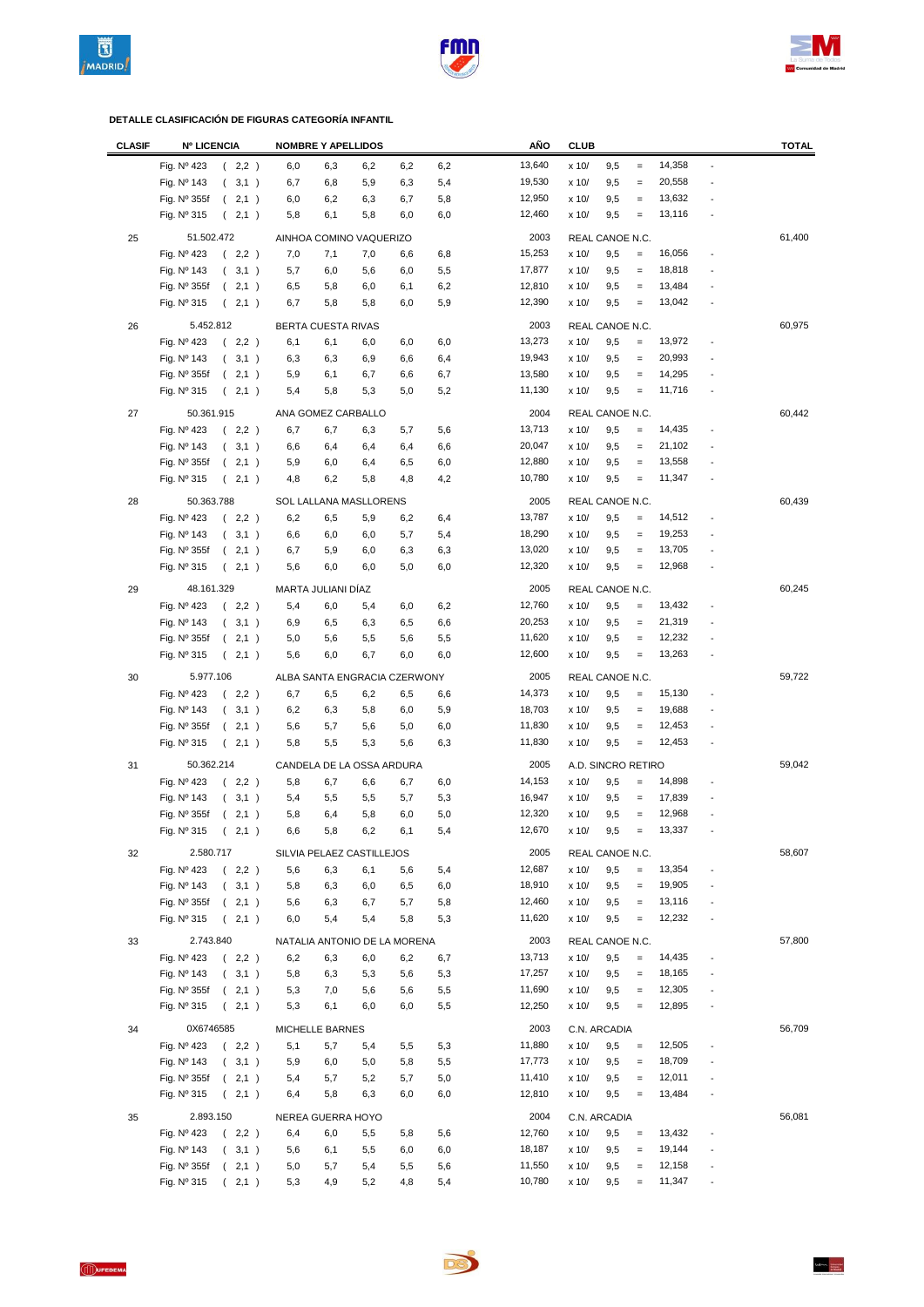





| <b>CLASIF</b> | <b>Nº LICENCIA</b>               | <b>NOMBRE Y APELLIDOS</b>     |            | AÑO    | <b>CLUB</b>                                                             | <b>TOTAL</b> |
|---------------|----------------------------------|-------------------------------|------------|--------|-------------------------------------------------------------------------|--------------|
| 36            | 53.763.205                       | VERONICA DE ANTONIO FILIPPOVA |            | 2003   | C.N. ARCADIA                                                            | 55,716       |
|               | Fig. Nº 423<br>(2,2)             | 6,1<br>6,0<br>5,6             | 5,5<br>5,2 | 12,540 | 13,200<br>x 10/<br>9,5<br>$=$                                           |              |
|               | Fig. Nº 143<br>(3,1)             | 5,2<br>5,6<br>6,1             | 5,5<br>5,7 | 17,360 | 18,274<br>9,5<br>x 10/<br>$\equiv$                                      |              |
|               | Fig. Nº 355f<br>2,1)<br>$\left($ | 5,4<br>6,0<br>6,0             | 5,6<br>5,2 | 11,900 | 12,526<br>9,5<br>x 10/<br>$\equiv$                                      |              |
|               | Fig. Nº 315<br>2,1)<br>$\left($  | 5,9<br>5,0<br>4,7             | 5,0<br>6,0 | 11,130 | 11,716<br>x 10/<br>9,5<br>$\equiv$                                      |              |
|               |                                  |                               |            |        |                                                                         |              |
| 37            | 49.100.951                       | MARIA GARCIA GOMEZ            |            | 2003   | C.N. ARCADIA                                                            | 54,863       |
|               | (2,2)<br>Fig. Nº 423             | 6,0<br>6,2<br>6,7             | 6,3<br>6,3 | 13,787 | 14,512<br>x 10/<br>9,5<br>$\equiv$                                      |              |
|               | Fig. Nº 143<br>(3,1)             | 5,0<br>4,7<br>4,8             | 4,6<br>4,7 | 14,673 | 15,446<br>x 10/<br>9,5<br>$\equiv$                                      |              |
|               | Fig. Nº 355f<br>(2,1)            | 6,0<br>5,7<br>5,6             | 5,5<br>6,3 | 12,110 | 9,5<br>12,747<br>x 10/<br>$\qquad \qquad =$                             |              |
|               | Fig. Nº 315<br>(2,1)             | 5,4<br>5,0<br>6,4             | 5,5<br>5,6 | 11,550 | 12,158<br>x 10/<br>9,5<br>$\equiv$                                      |              |
| 38            | 1.945.263                        | MAR CAVA ARRANZ               |            | 2003   | C.N. MEJORADA 2007                                                      | 54,358       |
|               | Fig. Nº 423<br>(2,2)             | 5,8<br>5,7<br>5,7             | 5,5<br>5,4 | 12,393 | 13,046<br>x 10/<br>9,5<br>$=$                                           |              |
|               | Fig. Nº 143<br>(3,1)             | 5,2<br>5,4<br>5,1             | 5,6<br>5,5 | 16,637 | 17,512<br>x 10/<br>9,5<br>$\qquad \qquad =$<br>$\overline{a}$           |              |
|               | Fig. Nº 355f<br>(2,1)            | 6,0<br>5,4<br>5,4             | 5,7<br>4,6 | 11,550 | 12,158<br>x 10/<br>9,5<br>$\equiv$<br>$\overline{a}$                    |              |
|               | Fig. Nº 315<br>(2,1)             | 4,5<br>5,8<br>5,8             | 5,0<br>5,0 | 11,060 | 11,642<br>9,5<br>x 10/<br>$\equiv$<br>Ĭ.                                |              |
|               |                                  |                               |            |        |                                                                         |              |
| 39            | 14.305.422                       | VERENA SAN JUAN PRIEDE        |            | 2004   | C.N. ARCADIA                                                            | 54,067       |
|               | Fig. Nº 423<br>(2,2)             | 5,7<br>5,6<br>5,8             | 5,6<br>5,4 | 12,393 | x 10/<br>9,5<br>13,046<br>$\quad \  \, =$                               |              |
|               | Fig. Nº 143<br>(3,1)             | 6,2<br>6,0<br>5,6             | 6,0<br>6,0 | 18,600 | 19,579<br>x 10/<br>9,5<br>$\qquad \qquad =$                             |              |
|               | Fig. Nº 355f<br>(2,1)            | 5,0<br>4,2<br>4,4             | 4,0<br>4,5 | 9,170  | 9,653<br>9,5<br>x 10/<br>$=$                                            |              |
|               | Fig. Nº 315<br>2,1)<br>$\left($  | 5,5<br>5,4<br>5,1             | 6,0<br>5,0 | 11,200 | 9,5<br>11,789<br>x 10/<br>$=$                                           |              |
| 40            | 6.027.440                        | ANDREA MANCERA TÖPFER         |            | 2005   | REAL CANOE N.C.                                                         | 51,555       |
|               | Fig. Nº 423<br>(2,2)             | 5,0<br>5,0<br>5,0             | 5,0<br>5,1 | 11,000 | 9,5<br>11,579<br>x 10/<br>$\qquad \qquad =$                             |              |
|               | Fig. Nº 143<br>(3,1)             | 5,5<br>5,8<br>5,4             | 5,6<br>5,6 | 17,257 | 9,5<br>18,165<br>x 10/<br>$=$                                           |              |
|               | Fig. Nº 355f<br>(2,1)            | 5,0<br>5,7<br>5,0             | 4,8<br>5,0 | 10,500 | 11,053<br>9,5<br>$\qquad \qquad =$<br>x 10/                             |              |
|               | Fig. Nº 315<br>(2,1)             | 4,7<br>5,1<br>5,3             | 4,6<br>4,8 | 10,220 | 10,758<br>x 10/<br>9,5<br>$\qquad \qquad =$                             |              |
|               |                                  |                               |            |        |                                                                         |              |
| 41            | 48.207.834                       | NAIARA MARTINEZ REYES         |            | 2003   | C.N. ARCADIA                                                            | 47,119       |
|               | Fig. Nº 423<br>(2,2)             | 5,1<br>5,8<br>6,0             | 5,5<br>5,4 | 12,247 | 12,891<br>x 10/<br>9,5<br>$\equiv$<br>÷                                 |              |
|               | Fig. Nº 143<br>(3,1)             | 5,5<br>4,5<br>4,8             | 5,2<br>4,6 | 15,087 | 15,881<br>9,5<br>x 10/<br>$\qquad \qquad =$                             |              |
|               | Fig. Nº 355f<br>(2,1)            | 4,6<br>4,3<br>4,4             | 3,8<br>3,5 | 8,750  | 9,211<br>9,5<br>x 10/<br>$=$                                            |              |
|               | Fig. Nº 315<br>2,1)<br>$\left($  | 3,5<br>3,8<br>3,8             | 4,8<br>5,0 | 8,680  | 9,137<br>x 10/<br>9,5<br>$\qquad \qquad =$<br>Ĭ.                        |              |
| 42            | 2.732.231                        | PAULA BALLESTEROS FERNANDEZ   |            | 2004   | A.D. SINCRO RETIRO                                                      | 47,045       |
|               | Fig. Nº 423<br>(2,2)             | 6,0<br>6,4<br>6,4             | 6,5<br>6,2 | 13,933 | x 10/<br>9,5<br>14,667<br>$=$                                           |              |
|               | Fig. Nº 143<br>(3,1)             | 5,7<br>6,2<br>5,7             | 5,7<br>5,6 | 17,670 | x 10/<br>9,5<br>18,600<br>$\equiv$<br>$\overline{a}$                    |              |
|               | Fig. Nº 355f<br>(2,1)            |                               |            |        | x 10/<br>9,5<br>$\qquad \qquad =$                                       |              |
|               | Fig. Nº 315<br>(2,1)             | 6,2<br>6,0<br>6,7             | 5,8<br>6,5 | 13,090 | x 10/<br>9,5<br>$\equiv$<br>13,779                                      |              |
|               |                                  |                               |            |        |                                                                         |              |
| 43            | 2.869.945                        | SOFIA PEREZ URIARTE           |            | 2005   | C.N. ALCOBENDAS                                                         | 45,035       |
|               | Fig. Nº 423<br>(2,2)             | 4,0<br>4,5<br>4,6             | 4,3<br>4,4 | 9,680  | x 10/<br>9,5<br>10,189<br>$=$                                           |              |
|               | Fig. Nº 143<br>(3,1)             | 5,0<br>5,1<br>4,6             | 5,4<br>5,0 | 15,603 | 9,5<br>16,425<br>x 10/<br>$=$                                           |              |
|               | Fig. Nº 355f<br>(2,1)            | 4,8<br>4,3<br>4,4             | 4,0<br>4,0 | 8,890  | 9,5<br>9,358<br>x 10/                                                   |              |
|               | Fig. Nº 315<br>(2,1)             | 4,0<br>4,2<br>4,1             | 4,0<br>4,2 | 8,610  | x 10/<br>9,5<br>9,063<br>$=$                                            |              |
| 44            | 53.853.733                       | SIXUAN LUCIA GOMEZ CHERCOLES  |            | 2004   | C.N. ALCOBENDAS                                                         | 44,990       |
|               | Fig. Nº 423<br>(2,2)             | 5,3<br>5,0<br>6,0             | 4,7<br>4,5 | 11,000 | 11,579<br>x 10/<br>9,5<br>$=$<br>$\overline{\phantom{m}}$               |              |
|               | Fig. Nº 143<br>(3,1)             | 5,1<br>4,7<br>4,0             | 4,2<br>4,0 | 13,330 | 14,032<br>x 10/<br>9,5<br>$=$<br>$\overline{\phantom{m}}$               |              |
|               | Fig. Nº 355f<br>(2,1)            | 4,8<br>4,9<br>4,0             | 4,4<br>5,2 | 9,870  | 10,389<br>x 10/<br>9,5<br>$=$<br>$\overline{\phantom{a}}$               |              |
|               | Fig. Nº 315<br>(2,1)             | 3,6<br>4,2<br>4,0             | 4,0<br>5,3 | 8,540  | 8,989<br>9,5<br>x 10/<br>$=$                                            |              |
|               |                                  |                               |            |        |                                                                         |              |
| 45            | 54.206.023                       | MARINA PALACIOS MARTINEZ      |            | 2005   | C.N. ALCOBENDAS                                                         | 43,572       |
|               | Fig. Nº 423<br>(2,2)             | 4,3<br>4,4<br>4,2             | 4,0<br>3,7 | 9,167  | 9,649<br>x 10/<br>9,5<br>$=$<br>$\overline{a}$                          |              |
|               | Fig. Nº 143<br>(3,1)             | 4,8<br>5,6<br>5,0             | 5,0<br>5,2 | 15,707 | 16,533<br>x 10/<br>9,5<br>$\qquad \qquad =$<br>÷                        |              |
|               | Fig. Nº 355f<br>(2,1)            | 3,7<br>4,0<br>3,4             | 3,5<br>3,4 | 7,420  | 7,811<br>9,5<br>x 10/<br>$\equiv$<br>$\overline{a}$                     |              |
|               | Fig. Nº 315<br>(2,1)             | 4,2<br>4,6<br>4,2             | 4,0<br>5,2 | 9,100  | 9,579<br>x 10/<br>9,5<br>$\qquad \qquad =$                              |              |
| 46            | 53.037.562                       | LEYRE CRUCES DE PABLO         |            | 2003   | C.N. ARCADIA                                                            | 41,330       |
|               | (2,2)<br>Fig. Nº 423             | 5,7<br>6,0<br>5,4             | 5,1<br>5,2 | 11,953 | 12,582<br>x 10/<br>9,5<br>$\equiv$<br>$\overline{a}$                    |              |
|               | Fig. Nº 143<br>(3,1)             | 5,1<br>6,0<br>5,0             | 5,3<br>5,8 | 16,740 | 17,621<br>x 10/<br>9,5<br>$\qquad \qquad =$                             |              |
|               | Fig. Nº 355f<br>(2,1)            |                               |            |        | x 10/<br>9,5<br>$\qquad \qquad =$<br>÷                                  |              |
|               | Fig. Nº 315<br>(2,1)             | 5,2<br>5,0<br>5,1             | 5,0<br>4,5 | 10,570 | 11,126<br>x 10/<br>9,5<br>$\qquad \qquad =$<br>$\overline{\phantom{a}}$ |              |
|               |                                  |                               |            |        |                                                                         |              |
| 47            | 2.748.701                        | CARLOTA MONTES GAGO           |            | 2004   | C.N. ALCOBENDAS                                                         | 41,032       |
|               | Fig. Nº 423<br>(2,2)             | 4,8<br>5,0<br>3,9             | 4,0<br>4,1 | 9,460  | 9,958<br>x 10/<br>9,5<br>$=$                                            |              |
|               | Fig. Nº 143<br>(3,1)             | 4,0<br>3,5<br>5,0             | 4,0<br>3,7 | 12,090 | 12,726<br>x 10/<br>9,5<br>$\qquad \qquad =$<br>$\overline{a}$           |              |
|               | Fig. Nº 355f<br>(2,1)            | 4,4<br>3,8<br>4,0             | 3,8<br>4,0 | 8,260  | 8,695<br>9,5<br>$=$<br>x 10/<br>$\overline{\phantom{a}}$                |              |
|               | Fig. Nº 315<br>(2,1)             | 4,8<br>4,4<br>4,0             | 4,7<br>4,0 | 9,170  | 9,653<br>x 10/<br>9,5<br>$\qquad \qquad =$<br>$\frac{1}{2}$             |              |

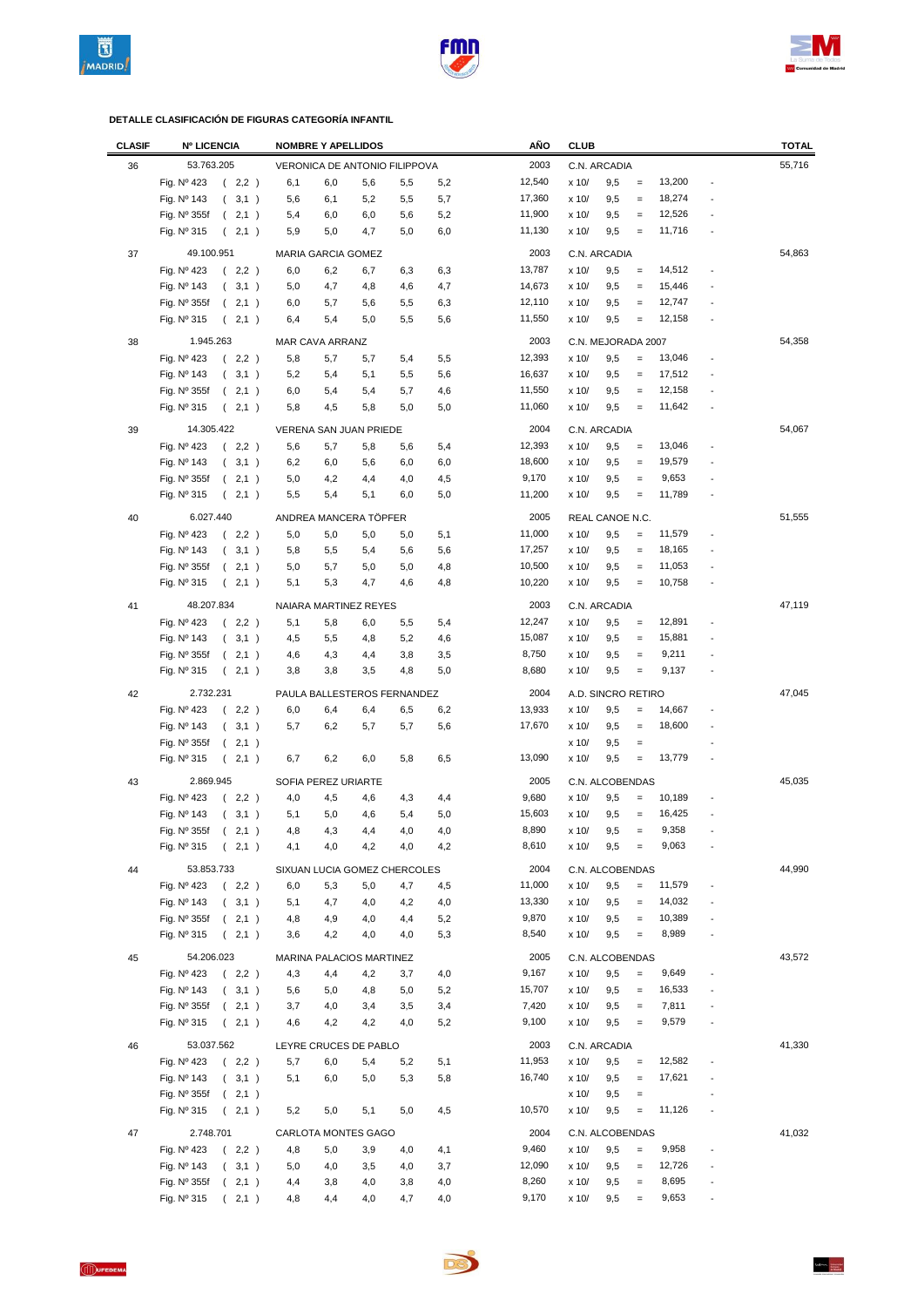





| <b>CLASIF</b> | <b>Nº LICENCIA</b>   |                  |       |     | <b>NOMBRE Y APELLIDOS</b>   |     |     |     | AÑO    | <b>CLUB</b>        |                    |                   |        |                | <b>TOTAL</b> |
|---------------|----------------------|------------------|-------|-----|-----------------------------|-----|-----|-----|--------|--------------------|--------------------|-------------------|--------|----------------|--------------|
| 48            | 2.785.177            |                  |       |     | AROA FERNANDEZ LLACH        |     |     |     | 2004   |                    | C.N. MEJORADA 2007 |                   |        |                | 40,541       |
|               | Fig. Nº 423          |                  | (2,2) | 5,8 | 5,4                         | 5,0 | 5,4 | 5,0 | 11,587 | x 10/              | 9,5                | $=$               | 12,196 |                |              |
|               | Fig. Nº 143          | (                | 3,1)  | 6,7 | 5,5                         | 5,0 | 5,1 | 5,5 | 16,637 | x 10/              | 9,5                | $\qquad \qquad =$ | 17,512 |                |              |
|               | Fig. Nº 355f         | $\left($         | 2,1)  |     |                             |     |     |     |        | x 10/              | 9,5                | $\qquad \qquad =$ |        |                |              |
|               | Fig. $N^{\circ}$ 315 | $\left($         | 2,1)  | 5,4 | 4,5                         | 5,3 | 4,8 | 4,6 | 10,290 | x 10/              | 9,5                | $=$               | 10,832 | $\overline{a}$ |              |
| 49            | 51.498.033           |                  |       |     | MIRIAM DE LA IGLESIA ALONSO |     |     |     | 2004   |                    | C.N. ALCOBENDAS    |                   |        |                | 40,389       |
|               | Fig. Nº 423          |                  | (2,2) | 4,6 | 4,0                         | 4,4 | 4,5 | 4,3 | 9,680  | x 10/              | 9,5                | $=$               | 10,189 |                |              |
|               | Fig. Nº 143          | $\overline{(\ }$ | 3,1)  | 3,7 | 4,0                         | 3,3 | 4,3 | 3,4 | 11,470 | x 10/              | 9,5                | $\equiv$          | 12,074 |                |              |
|               | Fig. Nº 355f         |                  | (2,1) | 4,8 | 4,2                         | 4,8 | 3,8 | 3,7 | 8,960  | x 10/              | 9,5                | $\qquad \qquad =$ | 9,432  |                |              |
|               | Fig. Nº 315          |                  | 2,1)  | 3,8 | 3,9                         | 3,9 | 4,0 | 5,0 | 8,260  | x 10/              | 9,5                | $\qquad \qquad =$ | 8,695  |                |              |
| 50            | 1.941.596            |                  |       |     | <b>EVA MIRA MARTIN</b>      |     |     |     | 2003   |                    | C.N. MEJORADA 2007 |                   |        |                | 39,649       |
|               | Fig. Nº 423          |                  | (2,2) | 5,4 | 5,3                         | 5,1 | 5,2 | 5,1 | 11,440 | x 10/              | 9,5                | $=$               | 12,042 |                |              |
|               | Fig. Nº 143          | $\overline{(\ }$ | 3,1)  | 5,1 | 5,2                         | 4,5 | 4,4 | 4,4 | 14,467 | x 10/              | 9,5                | $=$               | 15,228 |                |              |
|               | Fig. Nº 355f         | (                | 2,1)  |     |                             |     |     |     |        | x 10/              | 9,5                | $\equiv$          |        |                |              |
|               | Fig. Nº 315          |                  | (2,1) | 5,5 | 5,5                         | 5,6 | 5,7 | 5,8 | 11,760 | x 10/              | 9,5                | $=$               | 12,379 |                |              |
| 51            | 54.206.022           |                  |       |     | ANA PALACIOS MARTINEZ       |     |     |     | 2004   |                    | C.N. ALCOBENDAS    |                   |        |                | 36,368       |
|               | Fig. Nº 423          |                  | (2,2) | 4,7 | 5,0                         | 4,9 | 4,5 | 4,2 | 10,340 | x 10/              | 9,5                | $\qquad \qquad =$ | 10,884 |                |              |
|               | Fig. Nº 143          | (                | 3,1)  | 5,5 | 5,0                         | 4,8 | 5,3 | 5,0 | 15,810 | x 10/              | 9,5                | $\qquad \qquad =$ | 16,642 |                |              |
|               | Fig. Nº 355f         | (                | 2,1)  |     |                             |     |     |     |        | x 10/              | 9,5                | $\qquad \qquad =$ |        |                |              |
|               | Fig. $N^{\circ}$ 315 |                  | (2,1) | 4,2 | 3,8                         | 3,7 | 4,0 | 5,0 | 8,400  | x 10/              | 9,5                | $=$               | 8,842  |                |              |
|               |                      |                  |       |     |                             |     |     |     |        |                    |                    |                   |        |                |              |
| 52            | 5.655.158            |                  |       |     | <b>EMILIA GOMEZ MOLINA</b>  |     |     |     | 2003   |                    | C.N. ALCOBENDAS    |                   |        |                | 35,501       |
|               | Fig. Nº 423          |                  | (2,2) | 4,4 | 4,5                         | 4,6 | 4,3 | 4,4 | 9,753  | x 10/              | 9,5                | $\qquad \qquad =$ | 10,267 |                |              |
|               | Fig. Nº 143          | (                | 3,1)  | 5,0 | 5,5                         | 4,4 | 4,6 | 5,2 | 15,293 | x 10/              | 9,5                | $\qquad \qquad =$ | 16,098 |                |              |
|               | Fig. Nº 355f         |                  | 2,1)  |     |                             |     |     |     |        | x 10/              | 9,5                | $\qquad \qquad =$ |        |                |              |
|               | Fig. $N^{\circ}$ 315 | (                | 2,1)  | 3,9 | 4,3                         | 4,0 | 4,1 | 4,3 | 8,680  | x 10/              | 9,5                | $=$               | 9,137  |                |              |
| 53            | 5.967.077            |                  |       |     | SARA GARCIA CONCELLON       |     |     |     | 2004   |                    | C.N. MEJORADA 2007 |                   |        |                | 34,825       |
|               | Fig. Nº 423          | (                | 2,2)  | 4,6 | 4,0                         | 4,3 | 4,2 | 4,3 | 9,387  | x 10/              | 9,5                | $\qquad \qquad =$ | 9,881  |                |              |
|               | Fig. Nº 143          |                  | (3,1) | 4,6 | 4,5                         | 3,8 | 4,0 | 4,0 | 12,917 | x 10/              | 9,5                | $\qquad \qquad =$ | 13,596 |                |              |
|               | Fig. Nº 355f         |                  | 2,1)  |     |                             |     |     |     |        | x 10/              | 9,5                | $\qquad \qquad =$ |        |                |              |
|               | Fig. Nº 315          | (                | 2,1)  | 5,3 | 5,5                         | 4,5 | 4,6 | 5,7 | 10,780 | x 10/              | 9,5                | $\equiv$          | 11,347 | $\overline{a}$ |              |
| 54            | 5.964.053            |                  |       |     | PAULA ARRANZ PEÑA           |     |     |     | 2005   | C.N. ALCOBENDAS    |                    |                   |        |                | 34,470       |
|               | Fig. Nº 423          | $\left($         | 2,2)  | 5,3 | 4,8                         | 4,8 | 5,0 | 4,8 | 10,707 | x 10/              | 9,5                | $\qquad \qquad =$ | 11,270 |                |              |
|               | Fig. Nº 143          |                  | (3,1) | 4,8 | 5,0                         | 4,1 | 4,1 | 4,3 | 13,640 | x 10/              | 9,5                | $\qquad \qquad =$ | 14,358 |                |              |
|               | Fig. Nº 355f         | (                | 2,1)  |     |                             |     |     |     |        | x 10/              | 9,5                | $=$               |        |                |              |
|               | Fig. Nº 315          | (                | 2,1)  | 4,0 | 4,3                         | 4,1 | 3,5 | 3,9 | 8,400  | x 10/              | 9,5                | $\equiv$          | 8,842  | $\overline{a}$ |              |
| 55            | 2.742.485            |                  |       |     | LUCIA MOLINA GONZALEZ       |     |     |     | 2005   | C.N. MEJORADA 2007 |                    |                   |        |                | 33,140       |
|               | Fig. Nº 423          | $\left($         | 2,2)  | 4,6 | 4,5                         | 4,2 | 4,4 | 4,3 | 9,680  | x 10/              | 9,5                | $\qquad \qquad =$ | 10,189 |                |              |
|               | Fig. Nº 143          | (                | 3,1)  | 4,6 | 5,0                         | 4,1 | 4,0 | 4,0 | 13,123 | x 10/              | 9,5                | $\equiv$          | 13,814 |                |              |
|               | Fig. Nº 355f         |                  | 2,1)  |     |                             |     |     |     |        | x 10/              | 9,5                | $\qquad \qquad =$ |        |                |              |
|               | Fig. Nº 315          | (                | 2,1)  | 4,8 | 3,5                         | 3,8 | 4,6 | 4,0 | 8,680  | x 10/              | 9,5                | $=$               | 9,137  |                |              |

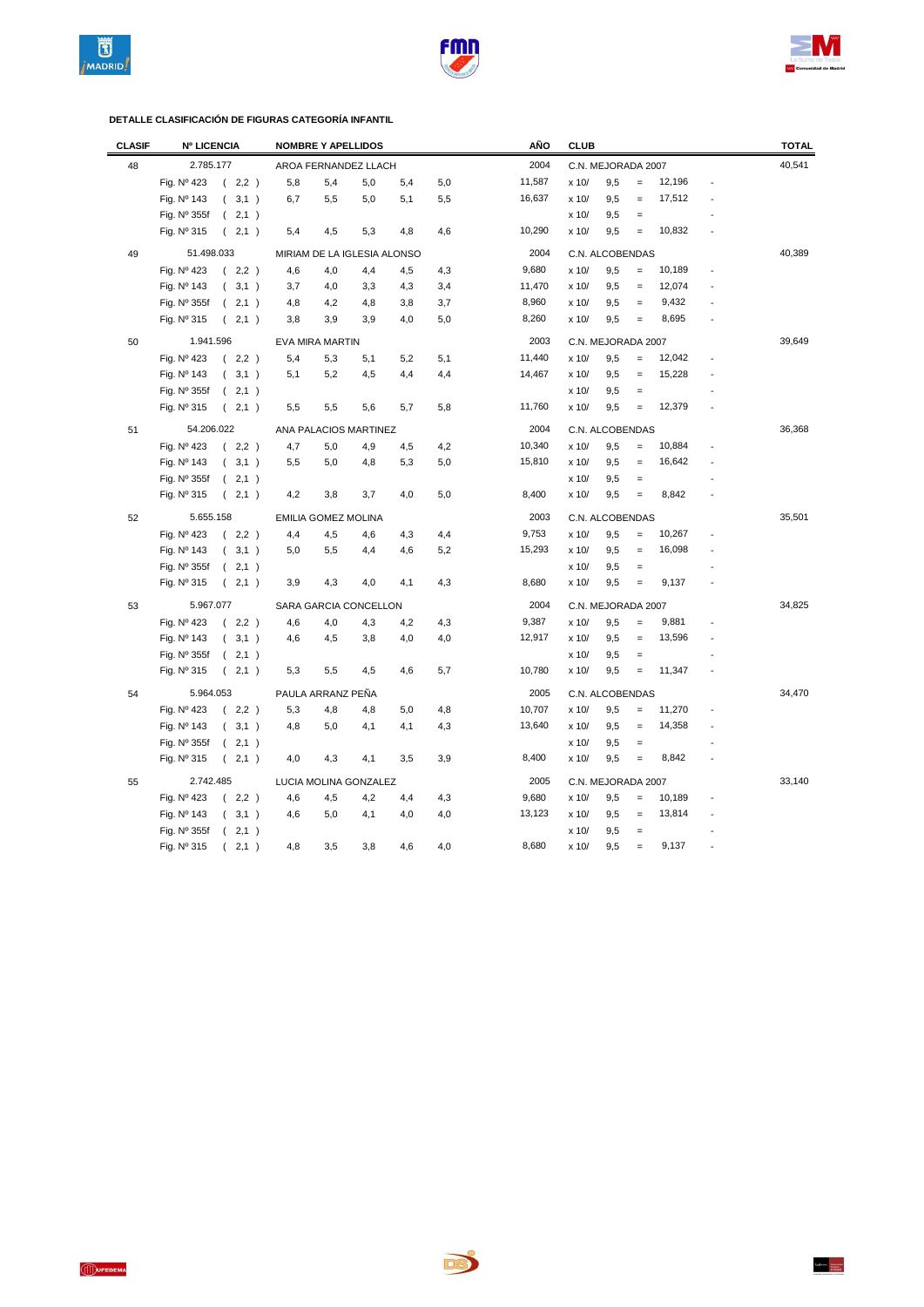



**III Jornada Liga Madrid** 

MADRID Centro Natacion M86

21 DE ABRIL DE 2018

**CLASIFICACIÓN FINAL RUTINA TÉCNICA DÚOS CATEGORÍA JÚNIOR**

| <b>CLASIF</b> | <b>CLUB</b>        | <b>EQUIPO</b>     | <b>NOMBRE Y APELLIDOS</b>              | AÑO          | <b>TOTAL</b> |
|---------------|--------------------|-------------------|----------------------------------------|--------------|--------------|
| 1             | REAL CANOE N.C.    | <b>RCN</b>        | ANA NUÑO GARCIA<br>LYDIA ROMERO GARCIA | 2002<br>2002 | 69,7151      |
| 2             | A.D. SINCRO RETIRO | ADSR1             | <b>HELENA MORENO LOPEZ</b>             | 2001         | 68,2823      |
|               |                    |                   | DANIELA RUIZ AMAT                      | 2002         |              |
| 3             | A.D. SINCRO RETIRO | ADSR <sub>2</sub> | <b>OLMAR ARRANZ ESCUDERO</b>           | 2001         | 66,4919      |
|               |                    |                   | <b>CARMEN REINA BORIA</b>              | 2002         |              |
| 4             | C.N. ARCADIA       | <b>ARC</b>        | MARINA QUINTANA GARCÍA                 | 2001         | 52,9140      |
|               |                    |                   | ESTRELLA FERNANDEZ CORUGEDO GUTIE      | 2002         |              |



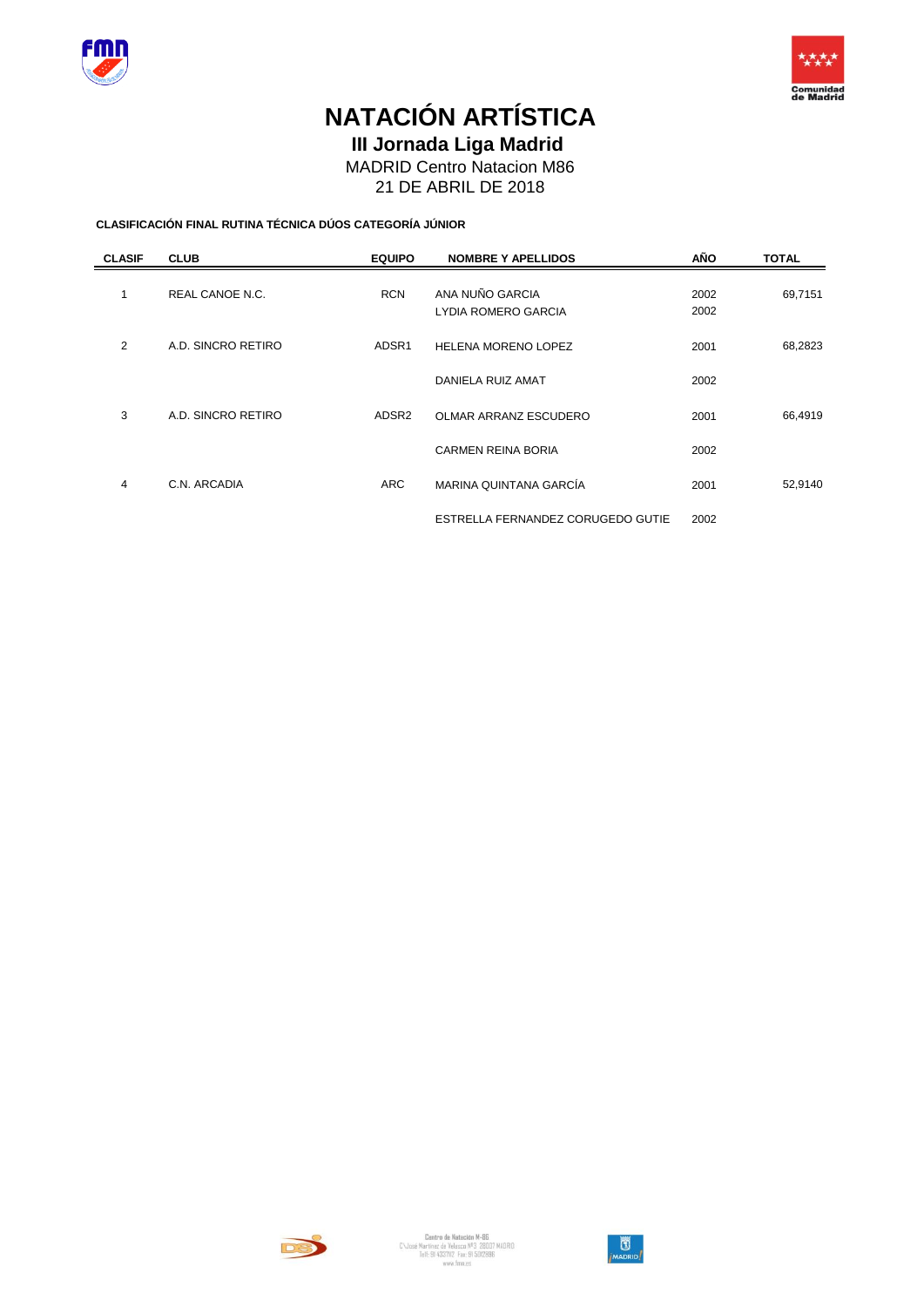



**III Jornada Liga Madrid** 

MADRID Centro Natacion M86

21 DE ABRIL DE 2018

**DETALLE CLASIFICACIÓN FINAL RUTINA TÉCNICA DÚOS CATEGORÍA JÚNIOR**

| <b>CLASIF</b>  | <b>NOMBRE Y APELLIDOS</b>                                              | <b>CLUB</b>                |                 |       |       |       |     |                        |               | <b>TOTAL</b> |
|----------------|------------------------------------------------------------------------|----------------------------|-----------------|-------|-------|-------|-----|------------------------|---------------|--------------|
| $\mathbf{1}$   | ANA NUÑO GARCIA                                                        | REAL CANOE N.C. (RCN)      |                 |       |       |       |     |                        |               | 69,7151      |
|                | LYDIA ROMERO GARCIA                                                    | REAL CANOE N.C. (RCN)      |                 |       |       |       |     |                        |               |              |
|                |                                                                        |                            | DET. Pen El.    | $J-1$ | $J-2$ | J-3   | J-4 | $J-5$                  | <b>PUNTOS</b> |              |
|                |                                                                        |                            | EL <sub>1</sub> | 7,3   | 6,8   | 6,8   | 7,0 | 6,9                    | 15,180        |              |
|                |                                                                        |                            | EL <sub>2</sub> | 7,0   | 7,0   | 6,6   | 7,0 | 7,1                    | 20,300        |              |
|                |                                                                        |                            | EL <sub>3</sub> | 6,9   | 6,9   | 6,4   | 6,9 | 6,7                    | 12,300        |              |
|                |                                                                        |                            | EL <sub>4</sub> | 7,3   | 7,1   | 6,7   | 6,7 | 7,2                    | 15,180        |              |
|                |                                                                        |                            | EL <sub>5</sub> | 7,2   | 7,2   | 7,0   | 6,9 | 7,0                    | 21,000        |              |
|                |                                                                        |                            |                 |       |       |       |     | Total sin pen          | 69,715        |              |
|                |                                                                        |                            |                 |       |       |       |     | Penalización           |               |              |
|                |                                                                        |                            |                 |       |       |       |     | <b>Resultado Final</b> | 69,7151       |              |
| $\overline{2}$ | HELENA MORENO LOPEZ                                                    | A.D. SINCRO RETIRO (ADSR1) |                 |       |       |       |     |                        |               | 68,2823      |
|                | DANIELA RUIZ AMAT                                                      | A.D. SINCRO RETIRO (ADSR1) |                 |       |       |       |     |                        |               |              |
|                |                                                                        |                            | DET. Pen El.    | $J-1$ | $J-2$ | $J-3$ | J-4 | $J-5$                  | <b>PUNTOS</b> |              |
|                |                                                                        |                            | EL <sub>1</sub> | 6,4   | 6,2   | 6,6   | 6,7 | 6,6                    | 14,373        |              |
|                |                                                                        |                            | EL <sub>2</sub> | 6,9   | 6,8   | 6,9   | 7,0 | 7,0                    | 20,107        |              |
|                |                                                                        |                            | EL <sub>3</sub> | 6,8   | 7,0   | 6,7   | 6,7 | 6,9                    | 12,240        |              |
|                |                                                                        |                            | EL <sub>4</sub> | 7,2   | 6,7   | 6,8   | 6,9 | 7,0                    | 14,373        |              |
|                |                                                                        |                            | EL <sub>5</sub> | 7,0   | 6,8   | 6,9   | 7,0 | 6,7                    | 20,700        |              |
|                |                                                                        |                            |                 |       |       |       |     | Total sin pen          | 68,282        |              |
|                |                                                                        |                            |                 |       |       |       |     | Penalización           |               |              |
|                |                                                                        |                            |                 |       |       |       |     | <b>Resultado Final</b> | 68,2823       |              |
| 3              | OLMAR ARRANZ ESCUDERO                                                  | A.D. SINCRO RETIRO (ADSR2) |                 |       |       |       |     |                        |               | 66,4919      |
|                | CARMEN REINA BORIA                                                     | A.D. SINCRO RETIRO (ADSR2) |                 |       |       |       |     |                        |               |              |
|                |                                                                        |                            | DET. Pen El.    | J-1   | $J-2$ | $J-3$ | J-4 | $J-5$                  | <b>PUNTOS</b> |              |
|                |                                                                        |                            | EL <sub>1</sub> | 6,3   | 6,7   | 6,3   | 6,5 | 6,5                    | 14,153        |              |
|                |                                                                        |                            | EL <sub>2</sub> | 6,8   | 6,8   | 6,4   | 6,8 | 6,9                    | 19,720        |              |
|                |                                                                        |                            | EL <sub>3</sub> | 6,5   | 7,2   | 6,5   | 6,9 | 6,7                    | 12,060        |              |
|                |                                                                        |                            | EL <sub>4</sub> | 6,8   | 6,9   | 6,2   | 6,5 | 6,8                    | 14,153        |              |
|                |                                                                        |                            | EL <sub>5</sub> | 6,5   | 6,6   | 6,4   | 6,8 | 6,6                    | 20,100        |              |
|                |                                                                        |                            |                 |       |       |       |     | Total sin pen          | 66,492        |              |
|                |                                                                        |                            |                 |       |       |       |     | Penalización           |               |              |
|                |                                                                        |                            |                 |       |       |       |     | <b>Resultado Final</b> | 66,4919       |              |
| $\overline{4}$ | MARINA QUINTANA GARCÍA<br>ESTRELLA FERNANDEZ CORUGE C.N. ARCADIA (ARC) | C.N. ARCADIA (ARC)         |                 |       |       |       |     |                        |               | 52,9140      |
|                |                                                                        |                            | DET. Pen El.    | $J-1$ | $J-2$ | $J-3$ | J-4 | $J-5$                  | <b>PUNTOS</b> |              |
|                |                                                                        |                            | EL <sub>1</sub> | 5,1   | 5,2   | 4,5   | 5,0 | 5,6                    | 11,220        |              |
|                |                                                                        |                            | EL <sub>2</sub> | 5,8   | 5,5   | 4,8   | 5,9 | 5,8                    | 16,530        |              |
|                |                                                                        |                            | EL <sub>3</sub> | 5,5   | 5,3   | 5,0   | 5,7 | 5,7                    | 9,900         |              |
|                |                                                                        |                            | EL <sub>4</sub> | 5,6   | 5,5   | 4,4   | 5,0 | 5,5                    | 11,220        |              |
|                |                                                                        |                            | EL <sub>5</sub> | 5,3   | 4,8   | 4,0   | 5,0 | 5,4                    | 16,000        |              |
|                |                                                                        |                            |                 |       |       |       |     | Total sin pen          | 53,414        |              |
|                |                                                                        |                            |                 |       |       |       |     | Penalización           | $-0,5$        |              |
|                |                                                                        |                            |                 |       |       |       |     | <b>Resultado Final</b> | 52,9140       |              |
|                |                                                                        |                            |                 |       |       |       |     |                        |               |              |

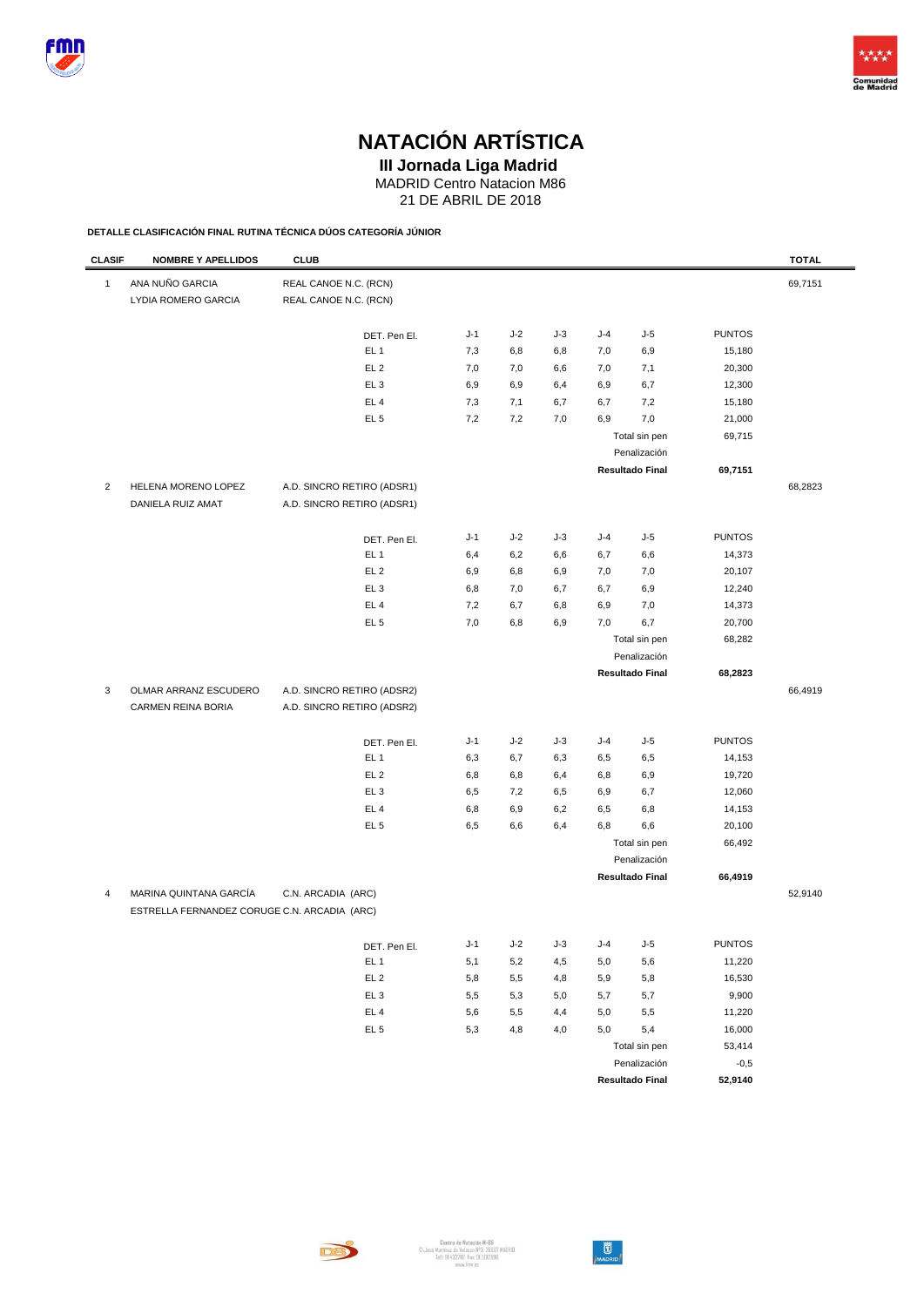

**III Jornada Liga Madrid** 

MADRID Centro de Natacion M86

21 DE ABRIL DE 2018

### **CLASIFICACIÓN FINAL RUTINA TÉCNICA EQUIPOS CATEGORÍA JÚNIOR**

| <b>CLASIF</b> | <b>CLUB</b>        | <b>TOTAL</b> |
|---------------|--------------------|--------------|
|               | REAL CANOE N.C.    | 70,2710      |
| 2             | A.D. SINCRO RETIRO | 68,0678      |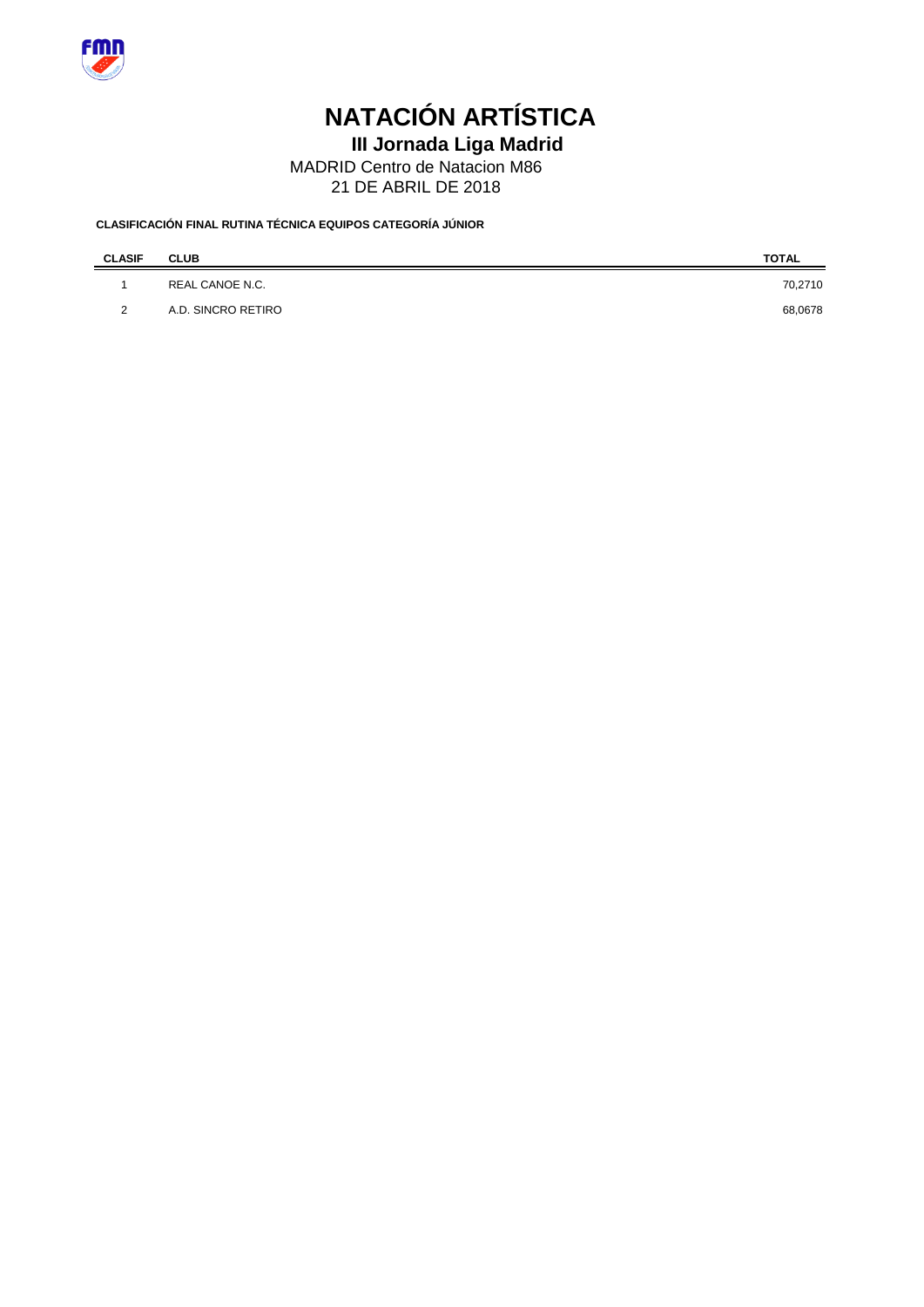

### **III Jornada Liga Madrid**

MADRID Centro de Natacion M86

21 DE ABRIL DE 2018

### **DETALLE CLASIFICACIÓN FINAL RUTINA TÉCNICA EQUIPOS CATEGORÍA JÚNIOR**

| <b>CLASIF</b>  | <b>NOMBRE Y APELLIDOS</b>    | <b>CLUB</b>               |       |       |       |       |                        |               | <b>TOTAL</b> |
|----------------|------------------------------|---------------------------|-------|-------|-------|-------|------------------------|---------------|--------------|
| 1              | CLAUDIA CAÑAS DAVILA         | REAL CANOE N.C. (RCN)     |       |       |       |       |                        |               | 70,2710      |
|                | DIANA CORDON ROMERO          | DET. Pen El.              | $J-1$ | $J-2$ | $J-3$ | $J-4$ | $J-5$                  | <b>PUNTOS</b> |              |
|                | VALERIA GAMALLO PALOMARES    | EL <sub>1</sub>           | 7.3   | 7,2   | 6.6   | 6.9   | 7.2                    | 16,330        |              |
|                | AXELLE MOTTARD               | EL <sub>2</sub>           | 7,0   | 7,0   | 6.5   | 6.7   | 6,8                    | 12,300        |              |
|                | ANA NUÑO GARCIA              | EL3                       | 7,3   | 7.5   | 6.3   | 7.2   | 7.3                    | 18,893        |              |
|                | ALICIA PELAEZ CASTILLEJOS    | EL <sub>4</sub>           | 7,2   | 7,2   | 6,4   | 6.7   | 6,9                    | 16,330        |              |
|                | LYDIA ROMERO GARCIA          | EL <sub>5</sub>           | 7,2   | 7,3   | 6.7   | 6.7   | 7.0                    | 21,493        |              |
|                | LEIRE SANCHO SANCHEZ         |                           |       |       |       |       | Total sin pen          | 70,271        |              |
|                |                              |                           |       |       |       |       | Penalización           |               |              |
|                |                              |                           |       |       |       |       | <b>Resultado Final</b> | 70.2710       |              |
|                |                              |                           |       |       |       |       |                        |               |              |
| $\overline{2}$ | IRIA ALONSO SANCHEZ-PORRO    | A.D. SINCRO RETIRO (ADSR) |       |       |       |       |                        |               | 68,0678      |
|                | OLMAR ARRANZ ESCUDERO        | DET. Pen El.              | $J-1$ | $J-2$ | J-3   | $J-4$ | J-5                    | <b>PUNTOS</b> |              |
|                | <b>IRENE JIMENO MARTÍNEZ</b> | EL <sub>1</sub>           | 7,3   | 6,8   | 6,8   | 6,8   | 6,9                    | 15,717        |              |
|                | HELENA MORENO LOPEZ          | EL <sub>2</sub>           | 6,9   | 7,0   | 6.5   | 6.6   | 6,4                    | 12,000        |              |
|                | <b>CARMEN REINA BORIA</b>    | EL <sub>3</sub>           | 7.2   | 7.3   | 6.6   | 6.9   | 6.8                    | 18,113        |              |
|                | DANIELA RUIZ AMAT            | EL4                       | 6,9   | 7,1   | 6.7   | 6.7   | 6.7                    | 15,717        |              |
|                | <b>IRENE RUIZ DIEZ</b>       | EL <sub>5</sub>           | 6,8   | 6,8   | 6.6   | 6.8   | 6.7                    | 20.977        |              |
|                | ALEJANDRA SARMIENTO JIMENEZ  |                           |       |       |       |       | Total sin pen          | 68,068        |              |
|                |                              |                           |       |       |       |       | Penalización           |               |              |
|                |                              |                           |       |       |       |       | <b>Resultado Final</b> | 68.0678       |              |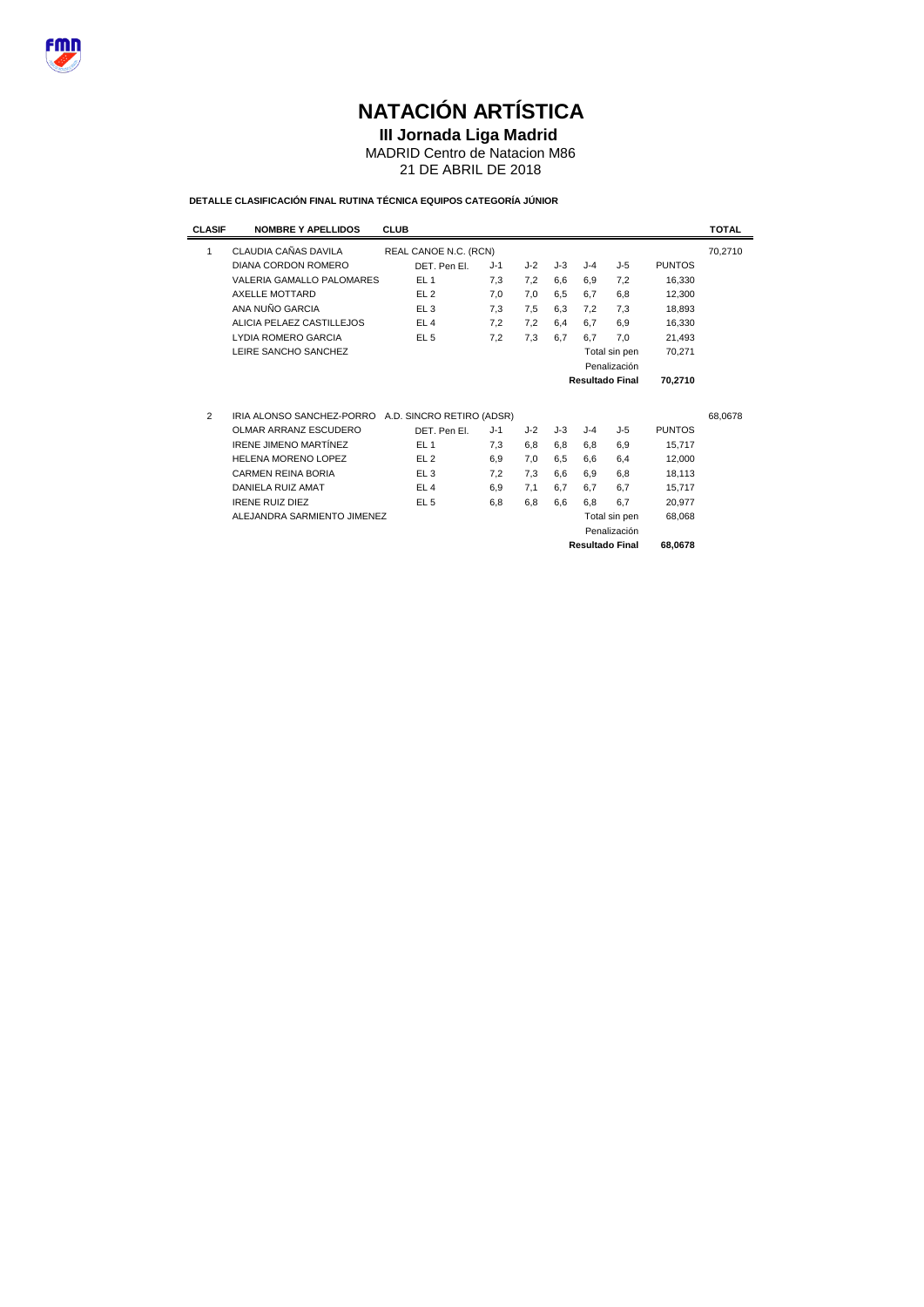### **TOTAL CLASIFICACIÓN LIGA ALEVÍN 2017-18**

|                  | Suma de TOTAL                              |      |                         |        |  |  |  |  |  |  |
|------------------|--------------------------------------------|------|-------------------------|--------|--|--|--|--|--|--|
| <b>CLASIFIC.</b> | NOMBRE Y APELLIDOS                         | AÑO  | <b>CLUB</b>             | Total  |  |  |  |  |  |  |
| 1                | CHIARA LEE GOMEZ ALVAREZ                   | 2006 | A.D. SINCRO RETIRO      | 188,17 |  |  |  |  |  |  |
| 2                | NEREA DIAZ CERVERA                         | 2007 | A.D. SINCRO RETIRO      | 187,98 |  |  |  |  |  |  |
| 3                | MARTA CABRERA CAMACHO                      | 2006 | REAL CANOE N.C.         | 187,97 |  |  |  |  |  |  |
| 4                | <b>JIMENA RAMOS SANCHEZ</b>                | 2006 | REAL CANOE N.C.         | 187,49 |  |  |  |  |  |  |
| 5                | ROCIO CALLE GARCIA                         | 2007 | A.D. SINCRO RETIRO      | 187,35 |  |  |  |  |  |  |
| 6                | <b>MARIA TSIFETAKI</b>                     | 2006 | REAL CANOE N.C.         | 186,77 |  |  |  |  |  |  |
| 7                | PAULA MARTINEZ CANTILLO                    | 2006 | REAL CANOE N.C.         | 185,39 |  |  |  |  |  |  |
| 8                | LARA CRESPO GADEA                          | 2006 | A.D. SINCRO RETIRO      | 182,48 |  |  |  |  |  |  |
| 9                | LUCIA IZQUIERDO PACIOS                     | 2006 | A.D. SINCRO RETIRO      | 175,21 |  |  |  |  |  |  |
| 10               | ANA DELGADO GARCIA DE VEGA                 | 2007 | REAL CANOE N.C.         | 173,24 |  |  |  |  |  |  |
| 11               | ROSARIO GARCIA DE CASTRO FDEZ              | 2006 | A.D. SINCRO RETIRO      | 170,53 |  |  |  |  |  |  |
| 12               | LEYRE GONZALEZ BOLARIN                     | 2007 | REAL CANOE N.C.         | 168,62 |  |  |  |  |  |  |
| 13               | <b>INES BLASCO MARTIN</b>                  | 2007 | A.D. SINCRO RETIRO      | 164,47 |  |  |  |  |  |  |
| 14               | ALLEGRA AGRIMI MATHEU                      | 2006 | A.D. SINCRO RETIRO      | 164,37 |  |  |  |  |  |  |
| 15               | ANDREA JUAREZ MARTINEZ                     | 2006 | REAL CANOE N.C.         | 161,50 |  |  |  |  |  |  |
| 16               | VIOLETA GONZALEZ DE LUCAS                  | 2007 | A.D. SINCRO RETIRO      | 158,35 |  |  |  |  |  |  |
| 17               | PAULA ALONSO SANCHEZ                       | 2006 | C.N. ALCOBENDAS         | 158,28 |  |  |  |  |  |  |
| 18               | <b>MARINA SARMIENTO FIGUEREDO</b>          | 2007 | A.D. SINCRO RETIRO      | 158,18 |  |  |  |  |  |  |
| 19               | <b>JULIA FERNANDEZ ORTIZ</b>               | 2006 | C.D. NATACION HISPAOCIO | 157,34 |  |  |  |  |  |  |
| 20               | LAURA AGUILAR LOPEZ                        | 2007 | A.D. SINCRO RETIRO      | 156,91 |  |  |  |  |  |  |
| 21               | <b>ROCIO SANTOS MIGUEL</b>                 | 2006 | C.D. NATACION HISPAOCIO | 156,09 |  |  |  |  |  |  |
| 22               | NORA MONTERO CERRATO                       | 2007 | A.D. SINCRO RETIRO      | 151,04 |  |  |  |  |  |  |
| 23               | MARTINA VELASCO CERUELO                    | 2006 | C.D. NATACION HISPAOCIO | 150,24 |  |  |  |  |  |  |
| 24               | ALEJANDRA DIAZ DE LOS BERNARDOS SANCHEZ    | 2006 | REAL CANOE N.C.         | 148,34 |  |  |  |  |  |  |
| 25               | <b>SARA SIMON CARRILLO</b>                 | 2007 | 145,92                  |        |  |  |  |  |  |  |
| 26               | EVA DIAZ SORIA                             | 2006 | C.D. NATACION HISPAOCIO | 144,28 |  |  |  |  |  |  |
| 27               | SARA TEJERINA SASTRE                       | 2006 | C.N. ALCOBENDAS         | 141,87 |  |  |  |  |  |  |
| 28               | ADRIANA SALVATIERRA AGUILERA               | 2006 | C.D. NATACION HISPAOCIO | 141,08 |  |  |  |  |  |  |
| 29               | <b>IRENE CABRERA SOPLON</b>                | 2008 | REAL CANOE N.C.         | 139,28 |  |  |  |  |  |  |
| 30               | ELISA BALLESTEROS ASTIZ                    | 2007 | A.D. SINCRO RETIRO      | 137,13 |  |  |  |  |  |  |
| 31               | CLARA DEL VALLE SANCHEZ                    | 2007 | C.D. NATACION HISPAOCIO | 129,30 |  |  |  |  |  |  |
| 32               | JIMENA HERNANDEZ FERNANDEZ                 | 2006 | C.N. ALCOBENDAS         | 119,40 |  |  |  |  |  |  |
| 33               | SOPHIA GARCIA ROMERO                       | 2006 | REAL CANOE N.C.         | 115,33 |  |  |  |  |  |  |
| 34               | CARLA MARIA JIMENEZ COPPA                  | 2006 | A.D. SINCRO RETIRO      | 110,76 |  |  |  |  |  |  |
| 35               | NAIA ALVAREZ VICENTE                       | 2008 | C.N. ALCOBENDAS         | 94,10  |  |  |  |  |  |  |
| 36               | <b>SARA MARTIN BRICENO</b>                 | 2007 | A.D. SINCRO RETIRO      | 93,89  |  |  |  |  |  |  |
| 37               | CARLOTA GARCIA BLAZQUEZ                    | 2007 | REAL CANOE N.C.         | 88,57  |  |  |  |  |  |  |
| 38               | <b>MATILDE MACARRO MARTIN</b>              | 2006 | C.N. ALCOBENDAS         | 84,37  |  |  |  |  |  |  |
| 39               | ANA LOPEZ GOMEZ                            | 2008 | REAL CANOE N.C.         | 82,66  |  |  |  |  |  |  |
| 40               | SILVIA MARTIN TERRATS                      | 2007 | C.N. ALCOBENDAS         | 80,21  |  |  |  |  |  |  |
| 41               | DANIELA ALBERDI VIGIL                      | 2006 | C.N. ALCOBENDAS         | 75,99  |  |  |  |  |  |  |
| 42               | NATALIA ALBERDI VIGIL                      | 2007 | C.N. ALCOBENDAS         | 74,58  |  |  |  |  |  |  |
| 43               | CHRISTINE ALVAREZ VELASCO                  | 2007 | C.N. ALCOBENDAS         | 74,31  |  |  |  |  |  |  |
| 44               | NATALIA CAMPOS FERNANDEZ                   | 2007 | C.N. ALCOBENDAS         | 61,83  |  |  |  |  |  |  |
| 45               | MARTA MELGAR GALLIFA                       | 2006 | C.N. ALCOBENDAS         | 46,39  |  |  |  |  |  |  |
| 46               | VICTORIA MAGDALENA SANZ RUIZ DE VILLALOBOS | 2006 | REAL CANOE N.C.         | 42,42  |  |  |  |  |  |  |
| 47               | CRISTINA GARCIA ARRIOLA                    | 2007 | REAL CANOE N.C.         | 38,98  |  |  |  |  |  |  |
| 48               | CARLOTA MARIA GONZALEZ CHICO               | 2006 | C.N. ALCOBENDAS         | 32,66  |  |  |  |  |  |  |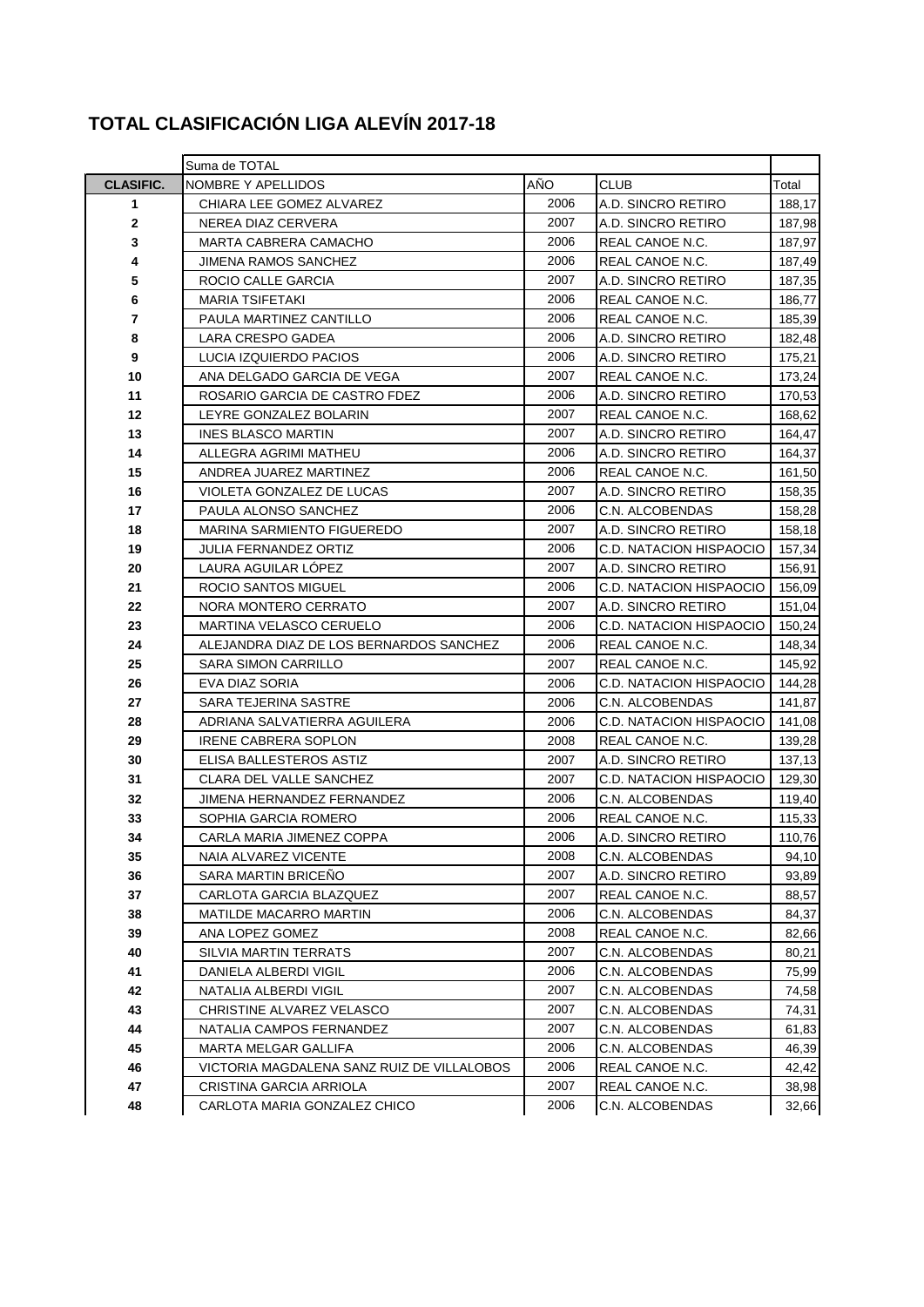### **NATACIÓN SINCRONIZADA LIGA DE FIGURAS III**

Piscina M-86

21 de ABRIL 2018

| <b>CLASIF</b>  |            | Nº LICENCIA NOMBRE Y APELLIDOS      | AÑO  | <b>CLUB</b>             | <b>TOTAL</b> |  |  |
|----------------|------------|-------------------------------------|------|-------------------------|--------------|--|--|
| 1              | 51.190.329 | MARTA CABRERA CAMACHO               | 2006 | REAL CANOE N.C.         | 65,676       |  |  |
| $\overline{2}$ | 50.644.108 | CHIARA LEE GOMEZ ALVAREZ            | 2006 | A.D. SINCRO RETIRO      | 64,824       |  |  |
| 3              | 54.535.208 | JIMENA RAMOS SANCHEZ                | 2006 | REAL CANOE N.C.         | 64,657       |  |  |
| 4              | Y4926670S  | <b>MARIA TSIFETAKI</b>              | 2006 | REAL CANOE N.C.         | 63,458       |  |  |
| 5              | 5.464.060  | PAULA MARTINEZ CANTILLO             | 2006 | REAL CANOE N.C.         | 62,982       |  |  |
| 6              | 6.605.884  | ANA DELGADO GARCIA DE VEGA          | 2007 | REAL CANOE N.C.         | 61,995       |  |  |
| $\overline{7}$ | 51.253.240 | <b>LARA CRESPO GADEA</b>            | 2006 | A.D. SINCRO RETIRO      | 61,972       |  |  |
| 8              | 3.237.072  | NEREA DIAZ CERVERA                  | 2007 | A.D. SINCRO RETIRO      | 61,963       |  |  |
| 9              | 2.622.624  | ROCIO CALLE GARCIA                  | 2007 | A.D. SINCRO RETIRO      | 61,847       |  |  |
| 10             | 52.060.679 | LUCIA IZQUIERDO PACIOS              | 2006 | A.D. SINCRO RETIRO      | 60,523       |  |  |
| 11             | 6.008.825  | LEYRE GONZALEZ BOLARIN              | 2007 | REAL CANOE N.C.         | 60,440       |  |  |
| 12             | 50.047.673 | SOPHIA GARCIA ROMERO                | 2006 | REAL CANOE N.C.         | 59,880       |  |  |
| 13             | 1.180.411  | ROSARIO GARCIA DE CASTRO FDEZ       | 2006 | A.D. SINCRO RETIRO      | 59,361       |  |  |
| 14             | 71.821.205 | MARINA SARMIENTO FIGUEREDO          | 2007 | A.D. SINCRO RETIRO      | 58,518       |  |  |
| 15             | 49.962.381 | ALLEGRA AGRIMI MATHEU               | 2006 | A.D. SINCRO RETIRO      | 57,440       |  |  |
| 16             | 54.267.633 | ANDREA JUAREZ MARTINEZ              | 2006 | REAL CANOE N.C.         | 57,167       |  |  |
| 17             | 49.229.349 | <b>INES BLASCO MARTIN</b>           | 2007 | A.D. SINCRO RETIRO      | 55,667       |  |  |
| 18             | 7.473.349  | PAULA ALONSO SANCHEZ                | 2006 | C.N. ALCOBENDAS         | 55,518       |  |  |
| 19             | 51.191.454 | ALEJANDRA DIAZ DE LOS BERNARDOS SAN | 2006 | REAL CANOE N.C.         | 55,440       |  |  |
| 20             | 50.587.347 | VIOLETA GONZALEZ DE LUCAS           | 2007 | A.D. SINCRO RETIRO      | 54,815       |  |  |
| 21             | 50.257.077 | LAURA AGUILAR LÓPEZ                 | 2007 | A.D. SINCRO RETIRO      | 54,685       |  |  |
| 22             | 6.025.023  | NORA MONTERO CERRATO                | 2007 | A.D. SINCRO RETIRO      | 53,806       |  |  |
| 23             | 48.203.239 | JULIA FERNANDEZ ORTIZ               | 2006 | C.D. NATACION HISPAOCIO | 53,380       |  |  |
| 24             | 49.393.633 | <b>SARA SIMON CARRILLO</b>          | 2007 | REAL CANOE N.C.         | 53,148       |  |  |
| 25             | 6.598.747  | ROCIO SANTOS MIGUEL                 | 2006 | C.D. NATACION HISPAOCIO | 52,620       |  |  |
| 26             | 54.243.259 | EVA DIAZ SORIA                      | 2006 | C.D. NATACION HISPAOCIO | 51,829       |  |  |
| 27             | 2.911.597  | SARA TEJERINA SASTRE                | 2006 | C.N. ALCOBENDAS         | 51,134       |  |  |
| 28             | 70.085.350 | MARTINA VELASCO CERUELO             | 2006 | C.D. NATACION HISPAOCIO | 50,829       |  |  |
| 29             | 2.796.062  | <b>ELISA BALLESTEROS ASTIZ</b>      | 2007 | A.D. SINCRO RETIRO      | 49,190       |  |  |
| 30             | 48.205.940 | ADRIANA SALVATIERRA AGUILERA        | 2006 | C.D. NATACION HISPAOCIO | 48,903       |  |  |
| 31             | 54.192.990 | NAIA ALVAREZ VICENTE                | 2008 | C.N. ALCOBENDAS         | 48,870       |  |  |
| 32             | 52.909.411 | <b>IRENE CABRERA SOPLON</b>         | 2008 | REAL CANOE N.C.         | 48,796       |  |  |
| 33             | 7.513.626  | JIMENA HERNANDEZ FERNANDEZ          | 2006 | C.N. ALCOBENDAS         | 45,644       |  |  |
| 34             | 49.147.006 | CLARA DEL VALLE SANCHEZ             | 2007 | C.D. NATACION HISPAOCIO | 45,246       |  |  |
| 35             | 51.713.844 | SILVIA MARTIN TERRATS               | 2007 | C.N. ALCOBENDAS         | 44,671       |  |  |
| 36             | 6.324.215  | ANA LOPEZ GOMEZ                     | 2008 | REAL CANOE N.C.         | 42,079       |  |  |
| 37             | 1.949.730  | NATALIA ALBERDI VIGIL               | 2007 | C.N. ALCOBENDAS         | 39,111       |  |  |
| 38             | 33.518.203 | NATALIA CAMPOS FERNANDEZ            | 2007 | C.N. ALCOBENDAS         | 38,796       |  |  |
| 39             | 9.433.514  | CHRISTINE ALVAREZ VELASCO           | 2007 | C.N. ALCOBENDAS         | 38,241       |  |  |
| 40             | 1.949.729  | <b>DANIELA ALBERDI VIGIL</b>        | 2006 | C.N. ALCOBENDAS         | 38,009       |  |  |
| 41             | 50.647.896 | <b>MARTA MELGAR GALLIFA</b>         | 2006 | C.N. ALCOBENDAS         |              |  |  |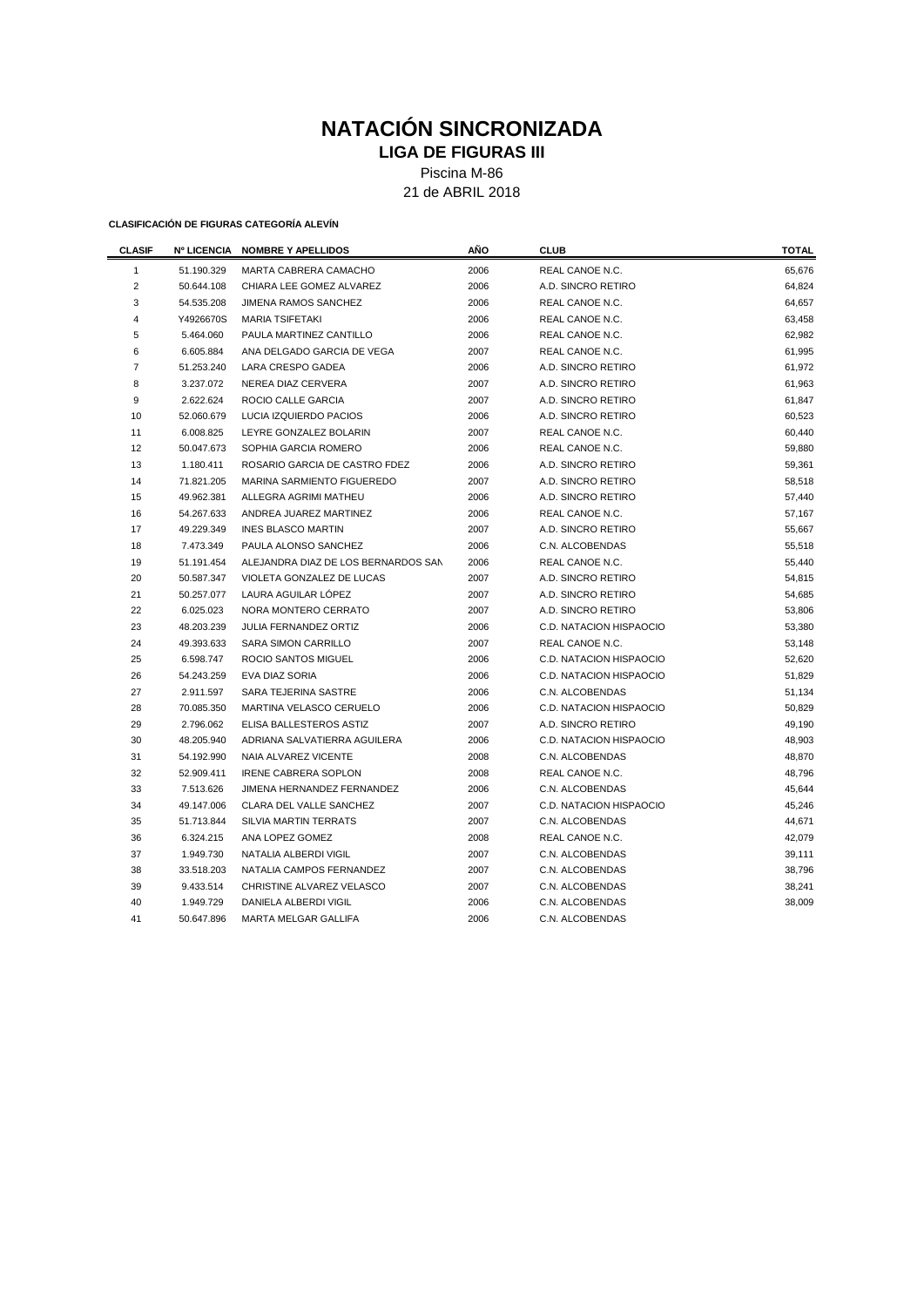## **NATACIÓN SINCRONIZADA**

**LIGA DE FIGURAS III**

Piscina M-86

21 de ABRIL 2018

| <b>CLASIF</b>  | <b>Nº LICENCIA</b> |       |     | <b>NOMBRE Y APELLIDOS</b> |     |                            |     | AÑO    | <b>CLUB</b> |                    |                   |        |                          | <b>TOTAL</b> |
|----------------|--------------------|-------|-----|---------------------------|-----|----------------------------|-----|--------|-------------|--------------------|-------------------|--------|--------------------------|--------------|
| 1              | 51.190.329         |       |     | MARTA CABRERA CAMACHO     |     |                            |     | 2006   |             | REAL CANOE N.C.    |                   |        |                          | 65,676       |
|                | Fig. Nº 106        | (1,6) | 6,5 | 6,7                       | 7,4 | 7,1                        | 6,9 | 11,040 | x 10/       | 7,2                | $\equiv$          | 15,333 |                          |              |
|                | Fig. Nº 301        | (1,9) | 6,7 | 6,7                       | 6,8 | 6,5                        | 6,3 | 12,603 | x 10/       | 7,2                | $\equiv$          | 17,505 |                          |              |
|                | Fig. Nº 420        | (1,9) | 6,5 | 6,7                       | 6,7 | 6,8                        | 6,3 | 12,603 | x 10/       | 7,2                | $\qquad \qquad =$ | 17,505 |                          |              |
|                | Fig. Nº 327        | (1,8) | 6,6 | 6,0                       | 6,0 | 6,2                        | 6,2 | 11,040 | x 10/       | 7,2                | $\qquad \qquad =$ | 15,333 |                          |              |
|                |                    |       |     |                           |     |                            |     |        |             |                    |                   |        |                          |              |
| $\sqrt{2}$     | 50.644.108         |       |     | CHIARA LEE GOMEZ ALVAREZ  |     |                            |     | 2006   |             | A.D. SINCRO RETIRO |                   |        |                          | 64,824       |
|                | Fig. Nº 106        | (1,6) | 6,4 | 6,7                       | 7,2 | 6,8                        | 6,7 | 10,773 | x 10/       | 7,2                | $=$               | 14,963 | $\overline{\phantom{a}}$ |              |
|                | Fig. Nº 301        | (1,9) | 6,4 | 6,3                       | 6,7 | 6,2                        | 6,5 | 12,160 | x 10/       | 7,2                | $\equiv$          | 16,889 |                          |              |
|                | Fig. Nº 420        | (1,9) | 6,3 | 6,3                       | 6,5 | 6,8                        | 6,4 | 12,160 | x 10/       | 7,2                | $\qquad \qquad =$ | 16,889 | ÷,                       |              |
|                | Fig. Nº 327        | (1,8) | 6,7 | 6,5                       | 6,0 | 6,5                        | 6,3 | 11,580 | x 10/       | 7,2                | $\qquad \qquad =$ | 16,083 | $\overline{\phantom{a}}$ |              |
| 3              | 54.535.208         |       |     | JIMENA RAMOS SANCHEZ      |     |                            |     | 2006   |             | REAL CANOE N.C.    |                   |        |                          | 64,657       |
|                | Fig. Nº 106        | (1,6) | 6,5 | 7,0                       | 6,5 | 7,0                        | 6,7 | 10,773 | x 10/       | 7,2                | $\qquad \qquad =$ | 14,963 |                          |              |
|                | Fig. Nº 301        | (1,9) | 6,6 | 6,8                       | 7,0 | 6,8                        | 6,5 | 12,793 | x 10/       | 7,2                | $\qquad \qquad =$ | 17,769 |                          |              |
|                | Fig. Nº 420        | (1,9) | 6,2 | 5,9                       | 6,2 | 6,0                        | 6,0 | 11,527 | x 10/       | 7,2                | $\qquad \qquad =$ | 16,009 |                          |              |
|                | Fig. Nº 327        | (1,8) | 6,0 | 5,8                       | 6,8 | 7,0                        | 6,3 | 11,460 | x 10/       | 7,2                | $\qquad \qquad =$ | 15,917 |                          |              |
|                |                    |       |     |                           |     |                            |     |        |             |                    |                   |        |                          |              |
| 4              | Y4926670S          |       |     | <b>MARIA TSIFETAKI</b>    |     |                            |     | 2006   |             | REAL CANOE N.C.    |                   |        |                          | 63,458       |
|                | Fig. Nº 106        | (1,6) | 6,1 | 6,4                       | 6,9 | 6,9                        | 6,5 | 10,560 | x 10/       | 7,2                | $\quad \  \, =$   | 14,667 | $\overline{\phantom{a}}$ |              |
|                | Fig. Nº 301        | (1,9) | 7,0 | 6,7                       | 7,1 | 6,8                        | 6,5 | 12,983 | x 10/       | 7,2                | $\equiv$          | 18,032 |                          |              |
|                | Fig. Nº 420        | (1,9) | 6,6 | 6,1                       | 6,0 | 6,1                        | 5,9 | 11,527 | x 10/       | 7,2                | $\qquad \qquad =$ | 16,009 |                          |              |
|                | Fig. Nº 327        | (1,8) | 6,1 | 5,9                       | 6,2 | 5,6                        | 5,7 | 10,620 | x 10/       | 7,2                | $\qquad \qquad =$ | 14,750 |                          |              |
| 5              | 5.464.060          |       |     | PAULA MARTINEZ CANTILLO   |     |                            |     | 2006   |             | REAL CANOE N.C.    |                   |        |                          | 62,982       |
|                | Fig. Nº 106        | (1,6) | 7,0 | 6,7                       | 6,8 | 6,9                        | 6,7 | 10,880 | x 10/       | 7,2                | $\qquad \qquad =$ | 15,111 |                          |              |
|                | Fig. Nº 301        | (1,9) | 6,4 | 6,7                       | 6,9 | 6,1                        | 5,8 | 12,160 | x 10/       | 7,2                | $\qquad \qquad =$ | 16,889 |                          |              |
|                | Fig. Nº 420        | (1,9) | 5,4 | 5,8                       | 6,0 | 6,0                        | 5,8 | 11,147 | x 10/       | 7,2                | $\qquad \qquad =$ | 15,481 |                          |              |
|                | Fig. Nº 327        | (1,8) | 6,4 | 6,2                       | 6,7 | 6,0                        | 6,0 | 11,160 | x 10/       | 7,2                | $\equiv$          | 15,500 | $\overline{a}$           |              |
| 6              | 6.605.884          |       |     |                           |     | ANA DELGADO GARCIA DE VEGA |     | 2007   |             | REAL CANOE N.C.    |                   |        |                          | 61,995       |
|                | Fig. Nº 106        | (1,6) | 6,7 | 5,8                       | 6,0 | 7,1                        | 6,6 | 10,293 | x 10/       | 7,2                | $\qquad \qquad =$ | 14,296 |                          |              |
|                | Fig. Nº 301        | (1,9) | 6,8 | 6,7                       | 7,1 | 7,0                        | 6,9 | 13,110 | x 10/       | 7,2                | $\qquad \qquad =$ | 18,208 | $\overline{\phantom{a}}$ |              |
|                | Fig. Nº 420        | (1,9) | 6,1 | 5,9                       | 6,0 | 5,9                        | 5,9 | 11,273 | x 10/       | 7,2                | $\qquad \qquad =$ | 15,657 |                          |              |
|                | Fig. Nº 327        | (1,8) | 5,0 | 6,5                       | 6,0 | 5,6                        | 5,0 | 9,960  | x 10/       | 7,2                | $\qquad \qquad =$ | 13,833 | $\overline{\phantom{a}}$ |              |
|                |                    |       |     |                           |     |                            |     |        |             |                    |                   |        |                          |              |
| $\overline{7}$ | 51.253.240         |       |     | LARA CRESPO GADEA         |     |                            |     | 2006   |             | A.D. SINCRO RETIRO |                   |        |                          | 61,972       |
|                | Fig. Nº 106        | (1,6) | 5,8 | 6,3                       | 6,1 | 6,3                        | 5,9 | 9,760  | x 10/       | 7,2                | $\quad \  \, =$   | 13,556 |                          |              |
|                | Fig. Nº 301        | (1,9) | 6,4 | 6,4                       | 6,5 | 6,0                        | 6,4 | 12,160 | x 10/       | 7,2                | $\qquad \qquad =$ | 16,889 |                          |              |
|                | Fig. Nº 420        | (1,9) | 6,5 | 6,0                       | 6,2 | 6,4                        | 6,0 | 11,780 | x 10/       | 7,2                | $\qquad \qquad =$ | 16,361 |                          |              |
|                | Fig. Nº 327        | (1,8) | 6,3 | 6,8                       | 6,0 | 5,6                        | 5,9 | 10,920 | x 10/       | 7,2                | $\qquad \qquad =$ | 15,167 |                          |              |
| 8              | 3.237.072          |       |     | NEREA DIAZ CERVERA        |     |                            |     | 2007   |             | A.D. SINCRO RETIRO |                   |        |                          | 61,963       |
|                | Fig. Nº 106        | (1,6) | 7,0 | 7,0                       | 6,6 | 6,9                        | 6,5 | 10,933 | x 10/       | 7,2                | $\qquad \qquad =$ | 15,185 |                          |              |
|                | Fig. Nº 301        | (1,9) | 6,4 | 6,4                       | 6,3 | 6,6                        | 6,4 | 12,160 | x 10/       | 7,2                | $\equiv$          | 16,889 |                          |              |
|                | Fig. Nº 420        | (1,9) | 5,9 | 5,7                       | 5,5 | 6,2                        | 5,8 | 11,020 | x 10/       | 7,2                | $=$               | 15,306 |                          |              |
|                | Fig. Nº 327        | (1,8) | 5,9 | 5,7                       | 5,0 | 6,3                        | 5,9 | 10,500 | x 10/       | 7,2                | $=$               | 14,583 | $\overline{\phantom{a}}$ |              |
| 9              | 2.622.624          |       |     | ROCIO CALLE GARCIA        |     |                            |     | 2007   |             | A.D. SINCRO RETIRO |                   |        |                          | 61,847       |
|                | Fig. Nº 106        | (1,6) | 5,3 | 6,2                       | 5,8 | 6,0                        | 6,4 | 9,600  | x 10/       | 7,2                | $\equiv$          | 13,333 |                          |              |
|                | Fig. Nº 301        | (1,9) | 5,2 | 6,5                       | 6,7 | 6,5                        | 6,8 | 12,477 | x 10/       | 7,2                | $\equiv$          | 17,329 |                          |              |
|                | Fig. Nº 420        | (1,9) | 5,8 | 6,3                       | 6,0 | 6,3                        | 6,1 | 11,653 | x 10/       | 7,2                | $\qquad \qquad =$ | 16,185 |                          |              |
|                | Fig. Nº 327        | (1,8) | 6,2 | 5,3                       | 6,0 | 6,0                        | 6,0 | 10,800 | x 10/       | 7,2                | $\qquad \qquad =$ | 15,000 | $\overline{\phantom{a}}$ |              |
|                |                    |       |     |                           |     |                            |     |        |             |                    |                   |        |                          |              |
| 10             | 52.060.679         |       |     | LUCIA IZQUIERDO PACIOS    |     |                            |     | 2006   |             | A.D. SINCRO RETIRO |                   |        |                          | 60,523       |
|                | Fig. Nº 106        | (1,6) | 6,2 | 6,4                       | 7,0 | 6,6                        | 6,5 | 10,400 | x 10/       | 7,2                | $\equiv$          | 14,444 |                          |              |
|                | Fig. Nº 301        | (1,9) | 6,3 | 6,0                       | 5,6 | 6,3                        | 6,3 | 11,780 | x 10/       | 7,2                | $\equiv$          | 16,361 |                          |              |
|                | Fig. Nº 420        | (1,9) | 5,6 | 6,0                       | 5,2 | 5,8                        | 5,9 | 10,957 | x 10/       | 7,2                | $\equiv$          | 15,218 | $\overline{\phantom{a}}$ |              |
|                | Fig. Nº 327        | (1,8) | 5,0 | 6,0                       | 5,7 | 5,8                        | 5,9 | 10,440 | x 10/       | 7,2                | $\qquad \qquad =$ | 14,500 |                          |              |
| 11             | 6.008.825          |       |     | LEYRE GONZALEZ BOLARIN    |     |                            |     | 2007   |             | REAL CANOE N.C.    |                   |        |                          | 60,440       |
|                | Fig. Nº 106        | (1,6) | 6,4 | 6,2                       | 6,2 | 6,8                        | 6,6 | 10,240 | x 10/       | 7,2                | $=$               | 14,222 | $\overline{\phantom{a}}$ |              |
|                | Fig. Nº 301        | (1,9) | 6,1 | 6,5                       | 5,9 | 6,3                        | 6,7 | 11,970 | x 10/       | 7,2                | $\equiv$          | 16,625 |                          |              |
|                | Fig. Nº 420        | (1,9) | 5,3 | 6,4                       | 5,6 | 5,1                        | 5,5 | 10,387 | x 10/       | 7,2                | $\qquad \qquad =$ | 14,426 |                          |              |
|                | Fig. Nº 327        | (1,8) | 6,2 | 5,8                       | 6,5 | 6,0                        | 6,0 | 10,920 | x 10/       | 7,2                | $\equiv$          | 15,167 |                          |              |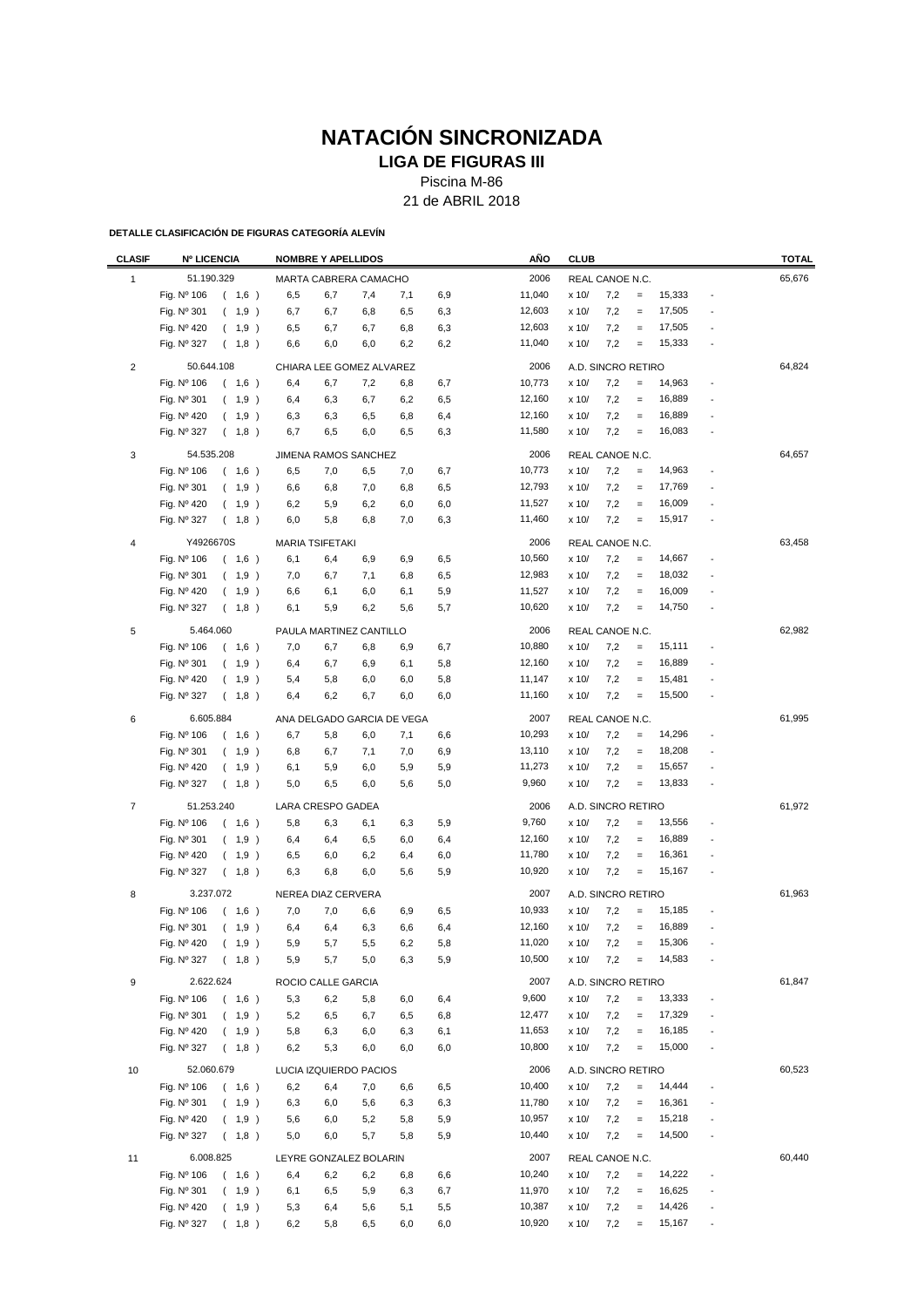| <b>CLASIF</b> | <b>Nº LICENCIA</b>                           | <b>NOMBRE Y APELLIDOS</b>                                   | AÑO              | <b>CLUB</b>                                                   | <b>TOTAL</b> |
|---------------|----------------------------------------------|-------------------------------------------------------------|------------------|---------------------------------------------------------------|--------------|
| 12            | 50.047.673                                   | SOPHIA GARCIA ROMERO                                        | 2006             | REAL CANOE N.C.                                               | 59,880       |
|               | Fig. Nº 106<br>(1,6)                         | 6,2<br>5,1<br>6,0<br>5,9<br>6,2                             | 9,653            | 13,407<br>7,2<br>x 10/<br>$\equiv$                            |              |
|               | Fig. Nº 301<br>$\left($<br>1,9)              | 6,5<br>6,3<br>6,7<br>6,7<br>6,1                             | 12,350           | 7,2<br>x 10/<br>17,153<br>$\equiv$                            |              |
|               | Fig. $N^{\circ}$ 420<br>(1,9)                | 5,7<br>5,4<br>6,3<br>6,0<br>6,0                             | 11,210           | 15,569<br>x 10/<br>7,2<br>$\equiv$                            |              |
|               | Fig. Nº 327<br>(1,8)                         | 5,5<br>5,2<br>5,7<br>5,4<br>5,6                             | 9,900            | 13,750<br>x 10/<br>7,2<br>$\equiv$                            |              |
|               |                                              |                                                             |                  |                                                               |              |
| 13            | 1.180.411                                    | ROSARIO GARCIA DE CASTRO FDEZ                               | 2006             | A.D. SINCRO RETIRO<br>14,222                                  | 59,361       |
|               | Fig. Nº 106<br>(1,6)                         | 6,3<br>6,6<br>6,8<br>6,2<br>6,3<br>5,2<br>6,1               | 10,240<br>10,957 | x 10/<br>7,2<br>$\qquad \qquad =$<br>$\overline{a}$<br>15,218 |              |
|               | Fig. $N^{\circ}$ 301<br>(1,9)<br>Fig. Nº 420 | 6,0<br>5,0<br>6,4                                           | 11,463           | 7,2<br>x 10/<br>$=$<br>7,2<br>15,921<br>x 10/<br>$\equiv$     |              |
|               | 1,9)<br>$\left($<br>$\left($                 | 5,7<br>6,0<br>6,0<br>6,2<br>6,1<br>5,0<br>5,5<br>5,6<br>5,7 | 10,080           | 14,000<br>7,2<br>x 10/<br>$\equiv$                            |              |
|               | Fig. Nº 327<br>1,8)                          | 5,9                                                         |                  |                                                               |              |
| 14            | 71.821.205                                   | MARINA SARMIENTO FIGUEREDO                                  | 2007             | A.D. SINCRO RETIRO                                            | 58,518       |
|               | Fig. Nº 106<br>(1,6)                         | 6,0<br>6,0<br>5,7<br>5,5<br>5,3                             | 9,173            | 12,741<br>7,2<br>$\equiv$<br>x 10/                            |              |
|               | Fig. Nº 301<br>$\left($<br>1,9)              | 5,6<br>6,0<br>6,4<br>6,2<br>6,4                             | 11,780           | 16,361<br>7,2<br>x 10/<br>$\equiv$                            |              |
|               | Fig. Nº 420<br>(1,9)                         | 6,3<br>6,2<br>6,0<br>5,7<br>5,8                             | 11,400           | 15,833<br>7,2<br>x 10/<br>$=$                                 |              |
|               | Fig. Nº 327<br>(1,8)                         | 4,9<br>5,3<br>5,7<br>5,6<br>5,4                             | 9,780            | 13,583<br>7,2<br>x 10/<br>$\equiv$                            |              |
| 15            | 49.962.381                                   | ALLEGRA AGRIMI MATHEU                                       | 2006             | A.D. SINCRO RETIRO                                            | 57,440       |
|               | Fig. Nº 106<br>(1,6)                         | 6,9<br>7,0<br>6,7<br>6,7<br>6,3                             | 10,827           | 15,037<br>x 10/<br>7,2<br>$\qquad \qquad =$                   |              |
|               | Fig. Nº 301<br>1,9)<br>(                     | 5,2<br>6,2<br>5,5<br>5,5<br>5,6                             | 10,513           | 14,602<br>7,2<br>x 10/<br>$\qquad \qquad =$                   |              |
|               | Fig. Nº 420<br>1,9 )                         | 5,2<br>4,7<br>5,7<br>5,3<br>5,0                             | 9,817            | 13,634<br>7,2<br>x 10/<br>$\equiv$                            |              |
|               | Fig. Nº 327<br>(1,8)                         | 5,9<br>5,0<br>5,7<br>5,4<br>5,9                             | 10,200           | 7,2<br>x 10/<br>14,167<br>$\equiv$                            |              |
|               | 54.267.633                                   |                                                             | 2006             | REAL CANOE N.C.                                               | 57,167       |
| 16            |                                              | ANDREA JUAREZ MARTINEZ                                      | 9,813            | 13,630<br>$\equiv$                                            |              |
|               | Fig. Nº 106<br>(1,6)<br>Fig. Nº 301          | 6,1<br>6,0<br>5,9<br>6,4<br>6,3<br>5,0<br>5,2<br>5,0        | 9,880            | x 10/<br>7,2<br>7,2<br>13,722<br>x 10/                        |              |
|               | (1,9)<br>Fig. Nº 420                         | 5,4<br>5,8<br>5,9<br>5,7<br>5,4                             | 11,147           | $\equiv$<br>15,481<br>x 10/<br>7,2                            |              |
|               | (1,9)                                        | 6,1<br>6,0<br>5,4<br>5,6<br>5,8<br>5,8<br>6,0               | 10,320           | $\equiv$<br>7,2<br>14,333<br>x 10/<br>$\qquad \qquad =$       |              |
|               | Fig. Nº 327<br>1,8)<br>$\left($              |                                                             |                  |                                                               |              |
| 17            | 49.229.349                                   | <b>INES BLASCO MARTIN</b>                                   | 2007             | A.D. SINCRO RETIRO                                            | 55,667       |
|               | Fig. Nº 106<br>(1,6)                         | 5,2<br>5,0<br>5,4<br>4,0<br>4,4                             | 7,787            | 7,2<br>10,815<br>x 10/<br>$=$                                 |              |
|               | Fig. Nº 301<br>1,9)<br>(                     | 5,7<br>5,5<br>6,0<br>6,4<br>5,8                             | 11,083           | x 10/<br>7,2<br>15,394<br>$\equiv$                            |              |
|               | Fig. $N^{\circ}$ 420<br>1,9)<br>$\left($     | 5,4<br>5,9<br>6,0<br>5,7<br>5,5                             | 10,830           | 7,2<br>15,042<br>x 10/<br>$\equiv$                            |              |
|               | Fig. Nº 327<br>(1,8)                         | 5,8<br>6,4<br>5,8<br>5,7<br>5,6                             | 10,380           | 7,2<br>14,417<br>x 10/<br>$\equiv$<br>÷,                      |              |
| 18            | 7.473.349                                    | PAULA ALONSO SANCHEZ                                        | 2006             | C.N. ALCOBENDAS                                               | 55,518       |
|               | Fig. Nº 106<br>1,6)<br>$\left($              | 5,3<br>5,3<br>5,7<br>5,9<br>6,4                             | 9,013            | 12,519<br>7,2<br>x 10/<br>$\qquad \qquad =$                   |              |
|               | Fig. $N^{\circ}$ 301<br>(1,9)                | 5,4<br>6,0<br>5,5<br>5,2<br>5,4                             | 10,323           | 14,338<br>7,2<br>x 10/<br>$\qquad \qquad =$                   |              |
|               | Fig. Nº 420<br>(1,9)                         | 5,2<br>5,1<br>5,4<br>5,5<br>5,7                             | 10,197           | 7,2<br>14,162<br>x 10/<br>$\equiv$                            |              |
|               | Fig. Nº 327<br>(1,8)                         | 5,3<br>5,7<br>5,9<br>6,1<br>5,8                             | 10,440           | 7,2<br>14,500<br>x 10/<br>$\equiv$                            |              |
|               | 51.191.454                                   | ALEJANDRA DIAZ DE LOS BERNARDOS SANCHEZ                     | 2006             | REAL CANOE N.C.                                               | 55,440       |
| 19            | Fig. Nº 106<br>1,6)<br>(                     | 5,6<br>5,6<br>5,8<br>6,1<br>6,6                             | 9,333            | 7,2<br>12,963<br>x 10/<br>$\equiv$                            |              |
|               | Fig. Nº 301<br>(1,9)                         | 5,3<br>5,0<br>4,8<br>5,6<br>6,0                             | 10,070           | 7,2<br>13,986<br>x 10/<br>$\qquad \qquad =$                   |              |
|               | Fig. $N^{\circ}$ 420<br>(1,9)                | 5,2<br>6,2<br>5,8<br>6,0<br>6,0                             | 11,273           | x 10/<br>7.2<br>15,657<br>$\qquad \qquad =$                   |              |
|               | Fig. Nº 327<br>(1,8)                         | 5,0<br>5,0<br>5,0<br>5,4<br>5,6                             | 9,240            | 12,833<br>7,2<br>x 10/<br>$\qquad \qquad =$                   |              |
|               |                                              |                                                             |                  |                                                               |              |
| 20            | 50.587.347                                   | VIOLETA GONZALEZ DE LUCAS                                   | 2007             | A.D. SINCRO RETIRO                                            | 54,815       |
|               | Fig. Nº 106<br>(1,6)                         | 4,8<br>5,4<br>5,2<br>5,0<br>5,4                             | 8,320            | x 10/<br>7,2<br>11,556<br>$=$<br>$\overline{\phantom{m}}$     |              |
|               | Fig. Nº 301<br>(1,9)                         | 5,2<br>5,3<br>5,4<br>5,6<br>5,6                             | 10,323           | 14,338<br>x 10/<br>7,2<br>$=$                                 |              |
|               | Fig. Nº 420<br>(1,9)                         | 6,0<br>5,5<br>5,2<br>5,0<br>5,6                             | 10,323           | 14,338<br>7,2<br>x 10/<br>$\qquad \qquad =$                   |              |
|               | Fig. Nº 327<br>(1,8)                         | 5,5<br>6,0<br>6,1<br>5,6<br>5,9                             | 10,500           | 14,583<br>x 10/<br>7,2<br>$\!=$                               |              |
| 21            | 50.257.077                                   | LAURA AGUILAR LÓPEZ                                         | 2007             | A.D. SINCRO RETIRO                                            | 54,685       |
|               | Fig. Nº 106<br>1,6)<br>$\left($              | 5,8<br>6,0<br>5,3<br>5,5<br>5,5                             | 8,960            | 12,444<br>x 10/<br>7,2<br>$\!=$                               |              |
|               | Fig. Nº 301<br>1,9)<br>$\left($              | 5,3<br>5,0<br>5,0<br>5,3<br>4,8                             | 9,690            | x 10/<br>7,2<br>13,458<br>$\!=$                               |              |
|               | Fig. Nº 420<br>(1,9)                         | 5,5<br>5,3<br>6,2<br>5,6<br>5,8                             | 10,703           | 7,2<br>14,866<br>x 10/<br>$\equiv$                            |              |
|               | Fig. Nº 327<br>(1,8)                         | 5,3<br>5,5<br>5,6<br>5,6<br>5,8                             | 10,020           | 13,917<br>x 10/<br>7,2<br>$\!=$                               |              |
| 22            | 6.025.023                                    | NORA MONTERO CERRATO                                        | 2007             | A.D. SINCRO RETIRO                                            | 53,806       |
|               | Fig. Nº 106<br>(1,6)                         | 5,8<br>5,6<br>5,7<br>6,7<br>6,2                             | 9,440            | 13,111<br>x 10/<br>7,2<br>$=$<br>$\overline{a}$               |              |
|               | Fig. Nº 301<br>(1,9)                         | 5,2<br>4,7<br>5,2<br>5,6<br>5,5                             | 10,070           | 13,986<br>x 10/<br>7,2<br>$\equiv$                            |              |
|               | Fig. Nº 420<br>(1,9)                         | 5,4<br>4,9<br>5,0<br>5,6<br>4,9                             | 9,690            | 7,2<br>13,458<br>x 10/<br>$=$                                 |              |
|               | Fig. Nº 327<br>$\left($<br>1,8)              | 5,2<br>5,5<br>5,2<br>5,0<br>5,6                             | 9,540            | 13,250<br>7,2<br>x 10/<br>$\!=$                               |              |
|               |                                              |                                                             |                  |                                                               |              |
| 23            | 48.203.239                                   | JULIA FERNANDEZ ORTIZ                                       | 2006             | C.D. NATACION HISPAOCIO                                       | 53,380       |
|               | (1,6)<br>Fig. Nº 106                         | 5,5<br>5,3<br>5,6<br>5,3<br>6,4                             | 8,747            | 7,2<br>12,148<br>x 10/<br>$\qquad \qquad =$                   |              |
|               | Fig. Nº 301<br>(1,9)                         | 5,5<br>5,6<br>5,4<br>5,6<br>6,0                             | 10,577           | 14,690<br>7,2<br>x 10/<br>$=$                                 |              |
|               | Fig. Nº 420<br>(1,9)                         | 4,2<br>5,4<br>5,0<br>4,9<br>5,7                             | 9,690            | 13,458<br>7,2<br>x 10/<br>$=$                                 |              |
|               | Fig. Nº 327<br>(1,8)                         | 5,5<br>5,0<br>5,3<br>5,4<br>4,9                             | 9,420            | 7,2<br>13,083<br>x 10/<br>$\equiv$                            |              |
| 24            | 49.393.633                                   | SARA SIMON CARRILLO                                         | 2007             | REAL CANOE N.C.                                               | 53,148       |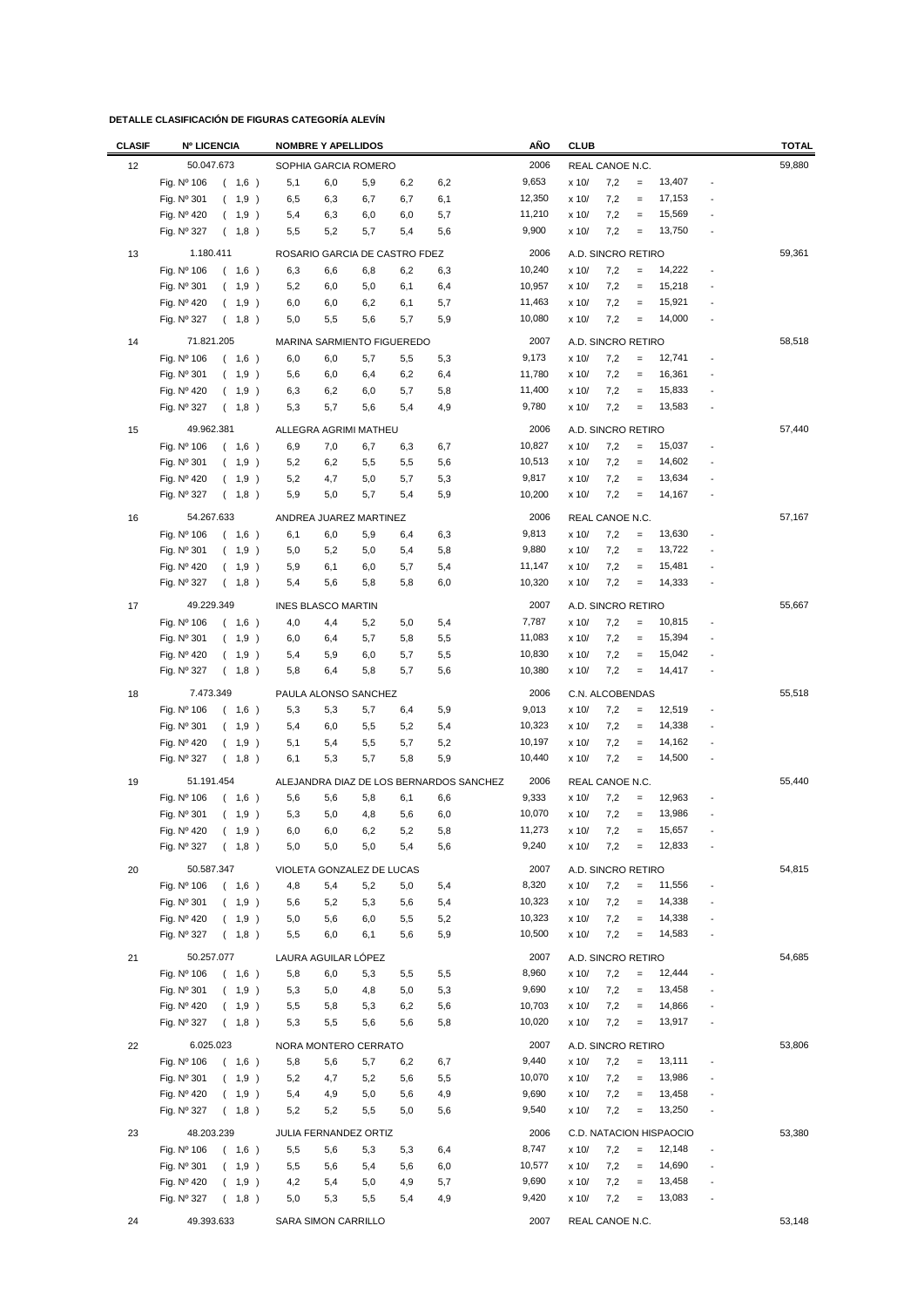| <b>CLASIF</b> | <b>Nº LICENCIA</b>                  | <b>NOMBRE Y APELLIDOS</b>    |            | AÑO           | <b>CLUB</b>         |                                   | <b>TOTAL</b>             |
|---------------|-------------------------------------|------------------------------|------------|---------------|---------------------|-----------------------------------|--------------------------|
|               | Fig. Nº 106<br>(1,6)                | 5,3<br>5,5<br>5,6            | 5,8<br>5,4 | 8,800         | x 10/<br>7,2        | 12,222<br>$\equiv$                | $\overline{\phantom{a}}$ |
|               | Fig. Nº 301<br>(1,9)                | 5,4<br>5,4<br>5,2            | 5,7<br>5,4 | 10,260        | 7,2<br>x 10/        | 14,250<br>$\qquad \qquad =$       |                          |
|               | Fig. Nº 420<br>1,9)<br>(            | 4,5<br>5,2<br>4,4            | 4,9<br>5,3 | 9,247         | 7,2<br>x 10/        | 12,843<br>$\qquad \qquad =$       |                          |
|               | Fig. Nº 327<br>(1,8)                | 5,7<br>5,6<br>5,4            | 5,5<br>5,5 | 9,960         | x 10/<br>7,2        | 13,833<br>$\qquad \qquad =$       |                          |
|               | 6.598.747                           |                              |            |               |                     |                                   |                          |
| 25            |                                     | ROCIO SANTOS MIGUEL          |            | 2006<br>8,160 |                     | C.D. NATACION HISPAOCIO<br>11,333 | 52,620<br>Ĭ.             |
|               | Fig. Nº 106<br>1,6)<br>$\left($     | 5,0<br>5,0<br>4,9            | 5,3<br>6,0 |               | x 10/<br>7,2        | $\equiv$<br>15,569                |                          |
|               | Fig. Nº 301<br>1,9)<br>$\left($     | 5,4<br>6,0<br>5,6            | 6,2<br>6,1 | 11,210        | x 10/<br>7,2<br>7,2 | $\equiv$<br>13,634                |                          |
|               | Fig. Nº 420<br>(1,9)                | 4,9<br>5,3<br>5,5            | 4,9<br>5,3 | 9,817         | x 10/               | $\qquad \qquad =$                 |                          |
|               | Fig. Nº 327<br>(1,8)                | 4,9<br>4,8<br>5,5            | 4,8<br>4,8 | 8,700         | 7,2<br>x 10/        | 12,083<br>$\!=$                   |                          |
| 26            | 54.243.259                          | EVA DIAZ SORIA               |            | 2006          |                     | C.D. NATACION HISPAOCIO           | 51,829                   |
|               | (1,6)<br>Fig. $N^{\circ}$ 106       | 6,0<br>5,4<br>5,5            | 5,3<br>5,5 | 8,747         | 7,2<br>x 10/        | 12,148<br>$=$                     | $\overline{\phantom{a}}$ |
|               | Fig. Nº 301<br>(1,9)                | 4,8<br>5,0<br>4,8            | 5,3<br>4,8 | 9,247         | 7,2<br>x 10/        | 12,843<br>$\equiv$                |                          |
|               | Fig. Nº 420<br>1,9)<br>(            | 5,1<br>5,5<br>5,3            | 5,5<br>5,6 | 10,323        | 7,2<br>x 10/        | 14,338<br>$\qquad \qquad =$       |                          |
|               | Fig. Nº 327<br>$\left($<br>1,8)     | 5,2<br>4,9<br>5,1            | 5,0<br>4,5 | 9,000         | 7,2<br>x 10/        | 12,500<br>$=$                     |                          |
| 27            | 2.911.597                           | SARA TEJERINA SASTRE         |            | 2006          | C.N. ALCOBENDAS     |                                   | 51,134                   |
|               | (1,6)<br>Fig. Nº 106                | 5,0<br>6,3<br>5,5            | 6,0<br>6,2 | 9,440         | 7,2<br>x 10/        | 13,111<br>$\equiv$                |                          |
|               | 1,9)<br>Fig. Nº 301<br>(            | 5,4<br>6,3<br>5,7            | 5,4<br>5,8 | 10,703        | 7,2<br>x 10/        | 14,866<br>$\qquad \qquad =$       |                          |
|               | Fig. Nº 420<br>(1,9)                | 3,8<br>4,0<br>4,0            | 5,3<br>4,4 | 7,853         | 7,2<br>x 10/        | 10,907<br>$\qquad \qquad =$       |                          |
|               | 1,8)<br>Fig. Nº 327<br>$\left($     | 4,7<br>5,0<br>5,0            | 5,0<br>4,7 | 8,820         | 7,2<br>x 10/        | 12,250<br>$\equiv$                |                          |
|               |                                     |                              |            |               |                     |                                   |                          |
| 28            | 70.085.350                          | MARTINA VELASCO CERUELO      |            | 2006          |                     | C.D. NATACION HISPAOCIO           | 50,829                   |
|               | Fig. Nº 106<br>(1,6)                | 4,8<br>5,2<br>4,8            | 5,7<br>5,4 | 8,213         | x 10/<br>7,2        | 11,407<br>$\qquad \qquad =$       |                          |
|               | Fig. Nº 301<br>1,9)<br><sup>-</sup> | 5,3<br>5,4<br>5,4            | 5,2<br>5,4 | 10,197        | x 10/<br>7,2        | 14,162<br>$=$                     |                          |
|               | Fig. Nº 420<br>(1,9)                | 4,5<br>4,8<br>4,0            | 5,5<br>5,3 | 9,247         | 7,2<br>x 10/        | 12,843<br>$\equiv$                |                          |
|               | Fig. Nº 327<br>(1,8)                | 5,0<br>4,7<br>5,0            | 4,9<br>5,0 | 8,940         | 7,2<br>x 10/        | 12,417<br>$\!=$                   |                          |
| 29            | 2.796.062                           | ELISA BALLESTEROS ASTIZ      |            | 2007          | A.D. SINCRO RETIRO  |                                   | 49,190                   |
|               | Fig. Nº 106<br>(1,6)                | 4,8<br>5,2<br>5,3            | 5,0<br>4,8 | 8,000         | 7,2<br>x 10/        | 11,111<br>$=$                     |                          |
|               | Fig. Nº 301<br>(1,9)                | 4,5<br>4,7<br>4,5            | 5,4<br>5,0 | 8,993         | 7,2<br>x 10/        | 12,491<br>$\qquad \qquad =$       |                          |
|               | Fig. Nº 420<br>(1,9)                | 4,9<br>4,8<br>4,6            | 4,8<br>5,0 | 9,183         | 7,2<br>x 10/        | 12,755<br>$\qquad \qquad =$       |                          |
|               | Fig. Nº 327<br>$\left($<br>1,8)     | 5,0<br>5,6<br>5,8            | 4,8<br>4,0 | 9,240         | 7,2<br>x 10/        | 12,833<br>$\!=$                   |                          |
| 30            | 48.205.940                          | ADRIANA SALVATIERRA AGUILERA |            | 2006          |                     | C.D. NATACION HISPAOCIO           | 48,903                   |
|               | Fig. Nº 106<br>1,6)<br>$\left($     | 5,3<br>5,3<br>5,0            | 5,1<br>5,3 | 8,373         | 7,2<br>x 10/        | 11,630<br>$\equiv$                |                          |
|               | Fig. Nº 301<br>1,9)<br>(            | 4,7<br>5,4<br>5,3            | 5,1<br>5,3 | 9,943         | 7,2<br>x 10/        | 13,810<br>$\equiv$                |                          |
|               | Fig. Nº 420<br>1,9)<br>$\left($     | 4,2<br>4,5<br>4,6            | 4,8<br>4,5 | 8,613         | 7,2<br>x 10/        | 11,963<br>$\equiv$                |                          |
|               | Fig. Nº 327<br>(1,8)                | 4,3<br>5,0<br>4,5            | 5,2<br>4,2 | 8,280         | 7,2<br>x 10/        | 11,500<br>$\equiv$                | $\overline{\phantom{a}}$ |
|               |                                     |                              |            |               |                     |                                   |                          |
| 31            | 54.192.990                          | NAIA ALVAREZ VICENTE         |            | 2008          | C.N. ALCOBENDAS     |                                   | 48,870                   |
|               | Fig. Nº 106<br>1,6)<br>(            | 5,3<br>5,2<br>5,2            | 5,2<br>5,4 | 8,373         | 7,2<br>x 10/        | 11,630<br>$\equiv$                |                          |
|               | Fig. Nº 301<br>(1,9)                | 4,7<br>5,0<br>4,4            | 5,1<br>5,0 | 9,310         | 7,2<br>x 10/        | 12,931<br>$\qquad \qquad =$       |                          |
|               | Fig. Nº 420<br>(1,9)                | 4,7<br>4,8<br>4,7            | 4,3<br>4,5 | 8,803         | 7,2<br>x 10/        | 12,227<br>$\qquad \qquad =$       |                          |
|               | Fig. Nº 327<br>(1,8)                | 4,8<br>5,2<br>5,0            | 4,7<br>4,7 | 8,700         | $\times$ 10/<br>7,2 | 12,083                            |                          |
| 32            | 52.909.411                          | <b>IRENE CABRERA SOPLON</b>  |            | 2008          | REAL CANOE N.C.     |                                   | 48,796                   |
|               | Fig. Nº 106<br>(1,6)                | 4,2<br>5,2<br>5,0            | 5,3<br>5,1 | 8,160         | 7,2<br>x 10/        | 11,333<br>$\!=$                   |                          |
|               | Fig. Nº 301<br>(1,9)                | 5,1<br>4,8<br>5,1            | 5,5<br>5,3 | 9,817         | x 10/<br>7,2        | 13,634<br>$\equiv$                | ÷,                       |
|               | Fig. Nº 420<br>(1,9)                | 5,0<br>4,0<br>4,6            | 4,7<br>5,0 | 9,057         | 7,2<br>x 10/        | 12,579<br>$\equiv$                | ÷,                       |
|               | Fig. Nº 327<br>(1,8)                | 4,7<br>4,2<br>4,0            | 4,8<br>4,6 | 8,100         | x 10/<br>7,2        | 11,250<br>$\equiv$                |                          |
| 33            | 7.513.626                           | JIMENA HERNANDEZ FERNANDEZ   |            | 2006          | C.N. ALCOBENDAS     |                                   | 45,644                   |
|               | Fig. Nº 106<br>(1,6)                | 5,0<br>4,5<br>5,0            | 5,0<br>4,7 | 7,840         | x 10/<br>7,2        | 10,889<br>$\qquad \qquad =$       | $\overline{\phantom{a}}$ |
|               | Fig. Nº 301<br>(1,9)                | 5,0<br>4,6<br>5,4            | 5,2<br>5,3 | 9,817         | x 10/<br>7,2        | 13,634<br>$\qquad \qquad =$       |                          |
|               | Fig. Nº 420<br>(1,9)                | 4,0<br>3,7<br>3,8            | 3,8<br>4,1 | 7,347         | 7,2<br>x 10/        | 10,204<br>$\equiv$                |                          |
|               | Fig. Nº 327<br>(1,8)                | 4,2<br>4,4<br>4,0            | 4,5<br>5,0 | 7,860         | x 10/<br>7,2        | 10,917<br>$\,=\,$                 |                          |
|               |                                     |                              |            |               |                     |                                   |                          |
| 34            | 49.147.006                          | CLARA DEL VALLE SANCHEZ      |            | 2007          |                     | C.D. NATACION HISPAOCIO           | 45,246                   |
|               | Fig. Nº 106<br>(1,6)                | 4,5<br>4,4<br>4,8            | 5,0<br>5,2 | 7,627         | x 10/<br>7,2        | 10,593<br>$\qquad \qquad =$       | Ĭ.                       |
|               | Fig. Nº 301<br>(1,9)                | 4,9<br>4,4<br>4,0            | 4,6<br>5,0 | 8,803         | x 10/<br>7,2        | 12,227<br>$\equiv$                |                          |
|               | Fig. Nº 420<br>(1,9)                | 4,2<br>4,7<br>4,4            | 4,2<br>4,2 | 8,107         | 7,2<br>x 10/        | 11,259<br>$\equiv$                | ÷,                       |
|               | Fig. Nº 327<br>(1,8)                | 4,6<br>4,3<br>4,8            | 4,5<br>4,0 | 8,040         | x 10/<br>7,2        | 11,167<br>$\equiv$                |                          |
| 35            | 51.713.844                          | SILVIA MARTIN TERRATS        |            | 2007          | C.N. ALCOBENDAS     |                                   | 44,671                   |
|               | Fig. Nº 106<br>(1,6)                | 4,6<br>4,6<br>5,2            | 5,0<br>4,4 | 7,573         | 7,2<br>x 10/        | 10,519<br>$=$                     | $\overline{\phantom{a}}$ |
|               | Fig. Nº 301<br>(1,9)                | 5,2<br>4,8<br>4,9            | 5,0<br>5,2 | 9,563         | 7,2<br>x 10/        | 13,282<br>$\equiv$                |                          |
|               | Fig. Nº 420<br>(1,9)                | 4,0<br>3,8<br>3,3            | 3,8<br>4,0 | 7,347         | 7,2<br>x 10/        | 10,204<br>$\equiv$                | $\overline{\phantom{a}}$ |
|               | Fig. Nº 327<br>(1,8)                | 4,3<br>4,0<br>5,0            | 4,5<br>3,5 | 7,680         | x 10/<br>7,2        | 10,667<br>$\equiv$                | $\overline{\phantom{a}}$ |